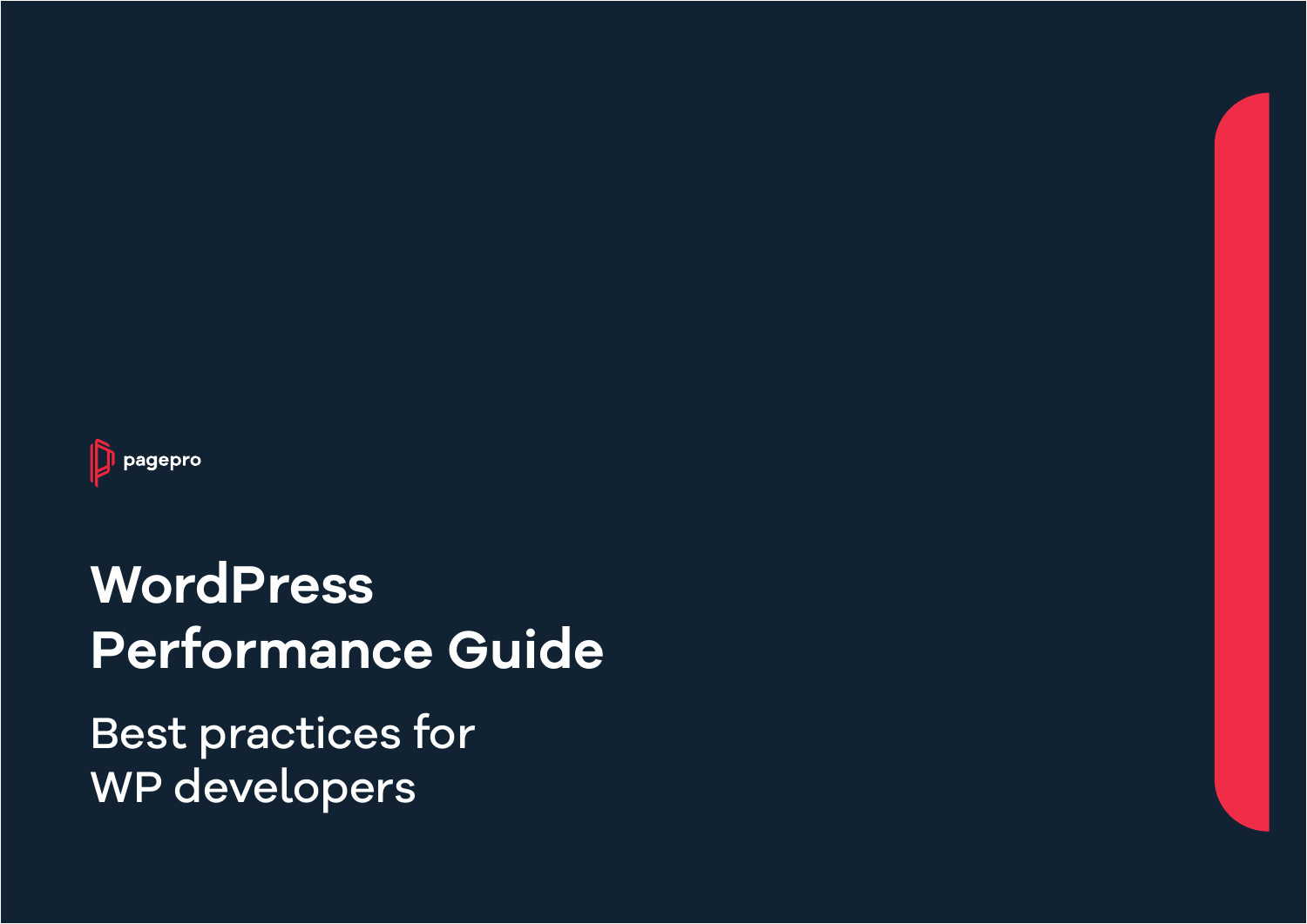| <b>Server</b>                                                                                                                                                                              | 5              |
|--------------------------------------------------------------------------------------------------------------------------------------------------------------------------------------------|----------------|
| Site health                                                                                                                                                                                | 5              |
| Use required PHP version                                                                                                                                                                   | 5              |
| <b>InnoDB</b>                                                                                                                                                                              | 5              |
| Enable GZIP compression                                                                                                                                                                    | 5              |
| Memcache                                                                                                                                                                                   | 6              |
| DNS level website firewall                                                                                                                                                                 | $\overline{7}$ |
| Mailserver                                                                                                                                                                                 | 7              |
| Server cache                                                                                                                                                                               | 7              |
| Use PHP-FPM                                                                                                                                                                                | 7              |
| Use HTTP/2                                                                                                                                                                                 | 8              |
| HTTP/2 solves some problems which the old HTTP/1.1 had. It makes a<br>difference in performance and HTTP/2 works faster. It uses prioritization<br>and provides better header compression. | 8              |
| <b>Development</b>                                                                                                                                                                         | 8              |
| Keep WP up to date                                                                                                                                                                         | 8              |
| Keep all the plugins up to date                                                                                                                                                            | 8              |
| Use server cron jobs                                                                                                                                                                       | 8              |
| Don't flush_rewrite_rules() if not needed                                                                                                                                                  | 9              |
| Use WP_Query instead of get_posts()                                                                                                                                                        | 9              |
| Don't use uncacheable core functions                                                                                                                                                       | 10             |
| Don't use post_not_in                                                                                                                                                                      | 11             |
| Exclude taxonomy children from the query                                                                                                                                                   | 11             |
| Use wp_remote_get() for remote data                                                                                                                                                        | 11             |
| Minimize the quantity of autoload records in wp_options table                                                                                                                              | 11             |
| Add MySQL index to options table                                                                                                                                                           | 13             |
| Remove emojis                                                                                                                                                                              | 13             |
| Remove useless plugins                                                                                                                                                                     | 14             |
| Replace small, simple plugins by custom theme functions                                                                                                                                    | 14             |
| Split long posts into pages                                                                                                                                                                | 15             |
| Limit post revisions                                                                                                                                                                       | 15             |
| Use cache for AJAX                                                                                                                                                                         | 15             |
| Fix HTTPS/SSL errors without plugins                                                                                                                                                       | 15             |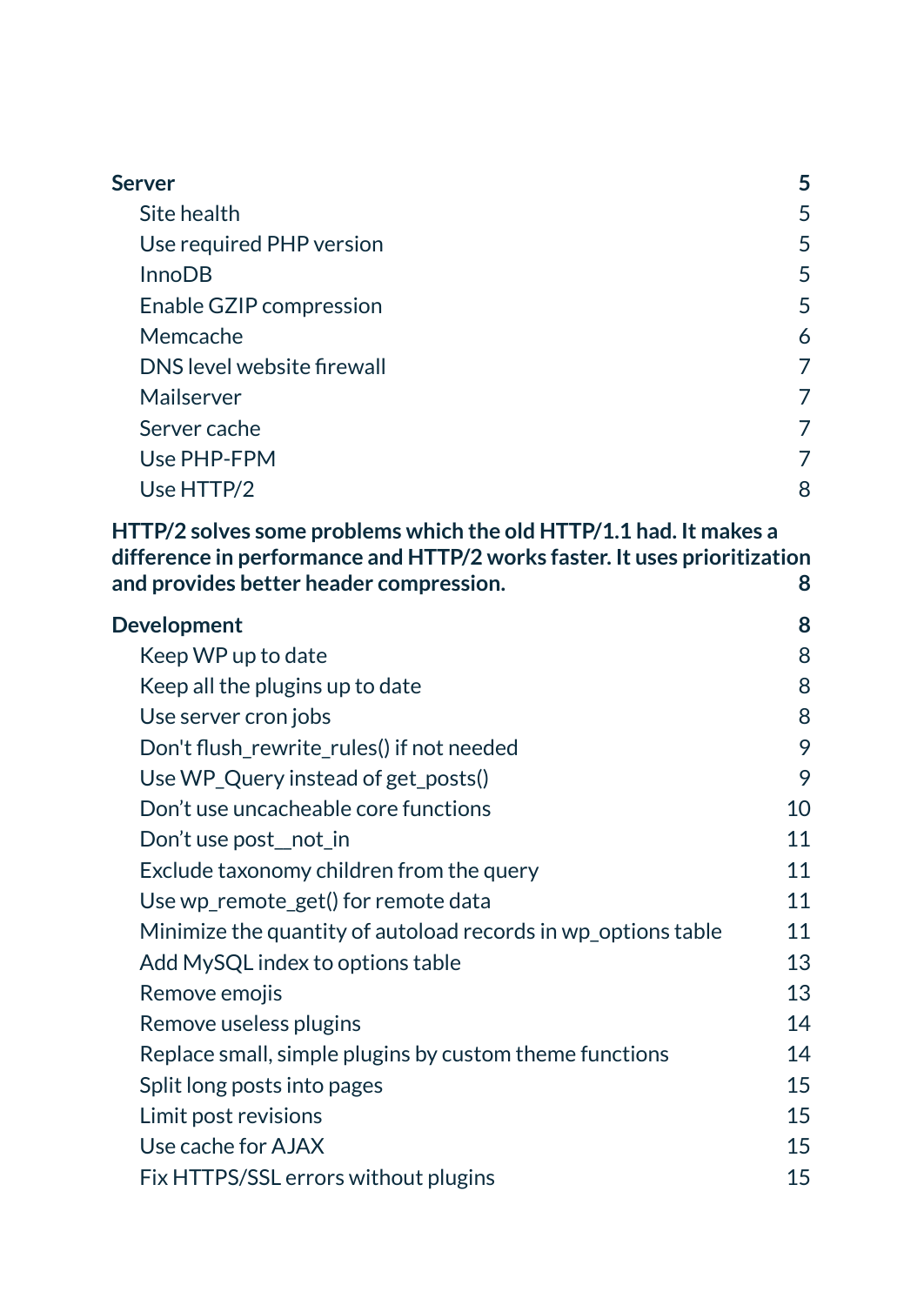| Remove spam comments                      | 16 |
|-------------------------------------------|----|
| Purge trash automatically                 | 16 |
| Enable cache plugin                       | 16 |
| Avoid redirects                           | 16 |
| Use minified core scripts                 | 17 |
| Preload components                        | 17 |
| Post-load components                      | 17 |
| Use GET instead of POST for AJAX requests | 17 |
| Use GTM for scripts                       | 17 |
| Make favicon small and cacheable          | 17 |
| Disable trackbacks and pingback           | 18 |
| Multiple hostnames                        | 18 |
| <b>Front End</b>                          | 19 |
| Do not use @import                        | 19 |
| <b>Remove unused CSS</b>                  | 19 |
| Don't use CSS in HTML tags                | 19 |
| Use small inline CSS                      | 19 |
| Use CSS sprite                            | 19 |
| Minify JavaScript and CSS                 | 19 |
| Reduce the number of DOM elements         | 19 |
| <b>Images</b>                             | 20 |
| Lazy loading                              | 20 |
| Image CDNs                                | 20 |
| Image compression                         | 20 |
| Animated GIFs replaced by video           | 20 |
| Embedded videos instead of self-hosted    | 21 |
| Responsive images                         | 21 |
| <b>Correct dimension</b>                  | 21 |
| Webp images                               | 21 |
| Avoid empty image src                     | 22 |
| JavaScript                                | 23 |
| Enqueue JS and CSS                        | 23 |
| Minify & combine                          | 23 |
| Reduce external HTTP requests             | 23 |
|                                           |    |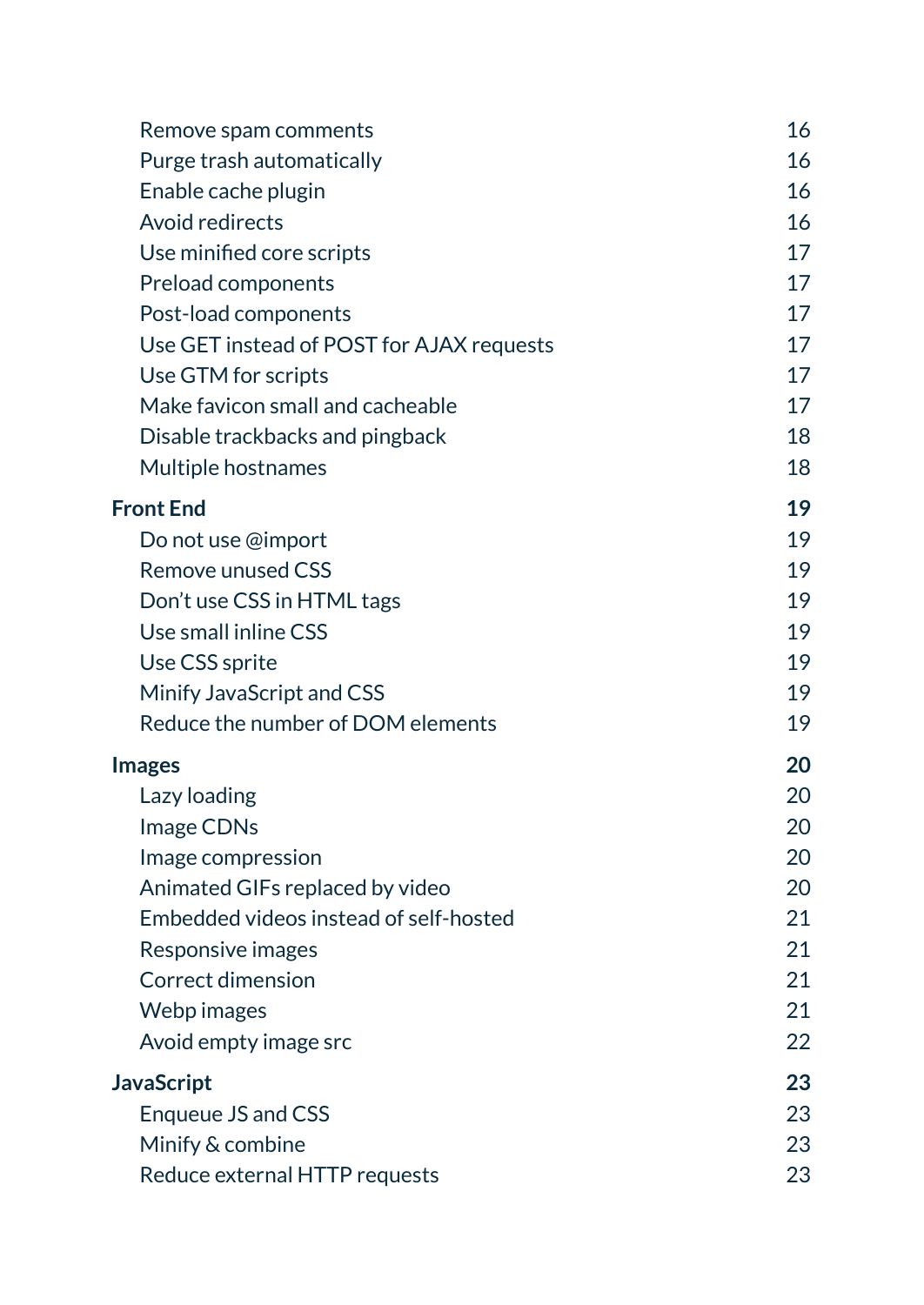| Remove useless JS and CSS files                                                                                   | 23 |  |  |
|-------------------------------------------------------------------------------------------------------------------|----|--|--|
| Use required assets on specific pages only                                                                        | 23 |  |  |
| <b>ACF</b>                                                                                                        | 24 |  |  |
| Use ACF JSON configuration files                                                                                  | 24 |  |  |
| Disable ACF on FE                                                                                                 | 25 |  |  |
| Don't use an array of the ACF image field                                                                         | 32 |  |  |
| Use taxonomies for searchable fields                                                                              | 33 |  |  |
| <b>WPML</b>                                                                                                       |    |  |  |
| Memory limit - 256 MB                                                                                             | 34 |  |  |
| Remove useless scripts                                                                                            | 34 |  |  |
| Don't track new strings                                                                                           | 35 |  |  |
| <b>ACFML</b> issue                                                                                                | 35 |  |  |
| ACFML plugin has some performance issues when ACF field groups are                                                |    |  |  |
| defined in local JSON files. ACFML generates unnecessary SQL<br>"UPDATE" queries which can slow down the website. | 35 |  |  |
| Woocommerce                                                                                                       |    |  |  |
| Memory limit - 256 MB                                                                                             | 36 |  |  |
| Remove useless scripts                                                                                            | 36 |  |  |
| Use required assets on specific pages only                                                                        | 36 |  |  |
| <b>AMP</b>                                                                                                        | 40 |  |  |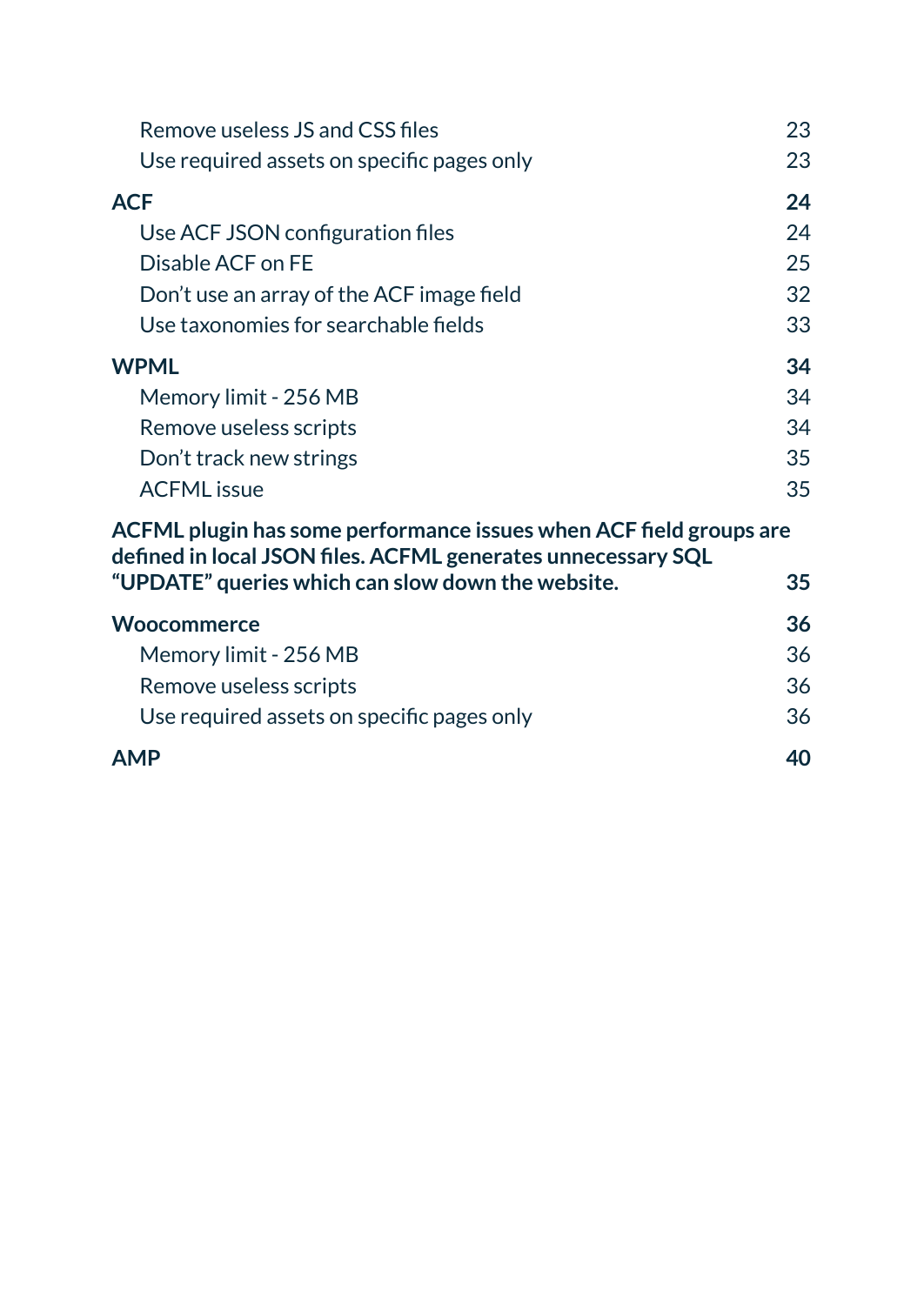# <span id="page-4-0"></span>Server

#### <span id="page-4-1"></span>1. Site health

All the most important information about your site on WordPress and the server configuration you can find on the Tools / Site Health tabs in your WP admin.

Check if you can see critical issues or recommended improvements and try to fix all of them.

#### <span id="page-4-2"></span>2. Use required PHP version

You can always check the minimum WP requirements here:

<https://wordpress.org/about/requirements/>

At the moment you shouldn't use PHP below 7.4.

#### <span id="page-4-3"></span>3. InnoDB

Make sure that database uses InnoDB tables instead of MyISAM. InnoDB uses transactions and foreign keys, so it's safer and it can handle more complex queries faster than MyISAM.

#### <span id="page-4-4"></span>4. Enable GZIP compression

Enable GZIP compression using W3 Total Cache plugin.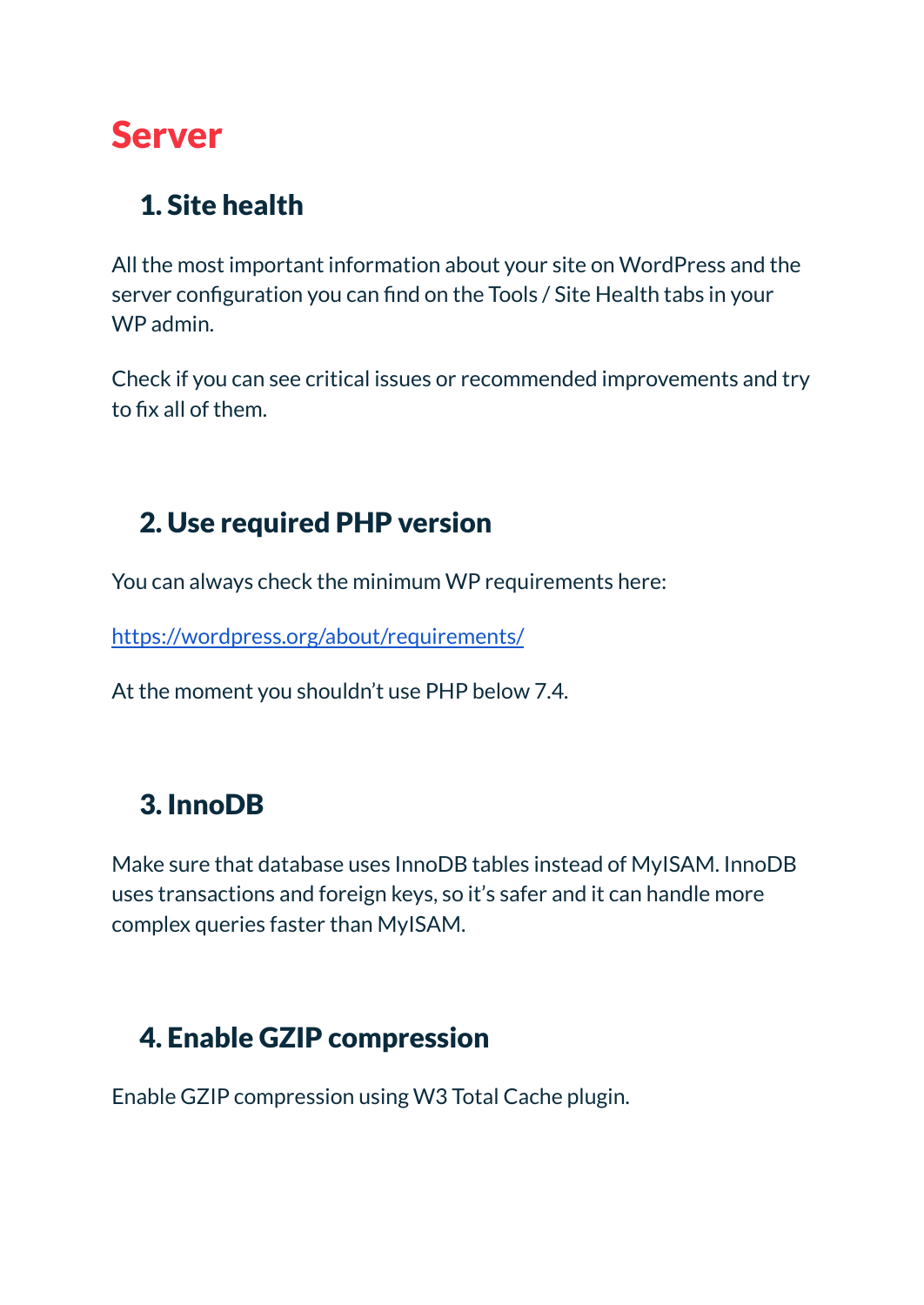If it's possible, the best way to enable GZIP compression is at the server-level of Apache or Nginx.

Don't GZIP images, PDF or other binary data.

GZIP data only in the range of 150-1000 bytes in size. The speed of compression must be faster than the time taken in delivering the content uncompressed.

Don't compress content for old browsers.

Not following the above recommendations actually increases file size and page load times due to overhead of compression and decompression.

AddOutputFilterByType DEFLATE text/plain AddOutputFilterByType DEFLATE text/html AddOutputFilterByType DEFLATE text/xml AddOutputFilterByType DEFLATE text/css AddOutputFilterByType DEFLATE application/xml AddOutputFilterByType DEFLATE application/xhtml+xml AddOutputFilterByType DEFLATE application/rss+xml AddOutputFilterByType DEFLATE application/javascript AddOutputFilterByType DEFLATE application/x-javascript

#### <span id="page-5-0"></span>5. Memcache

Check if your hosting provider allows you to use memcache. If it's possible, enable this feature on the server and install one of the cache plugins.

W3 Total Cache allows you to configure memcache, so it's one of the options you can use.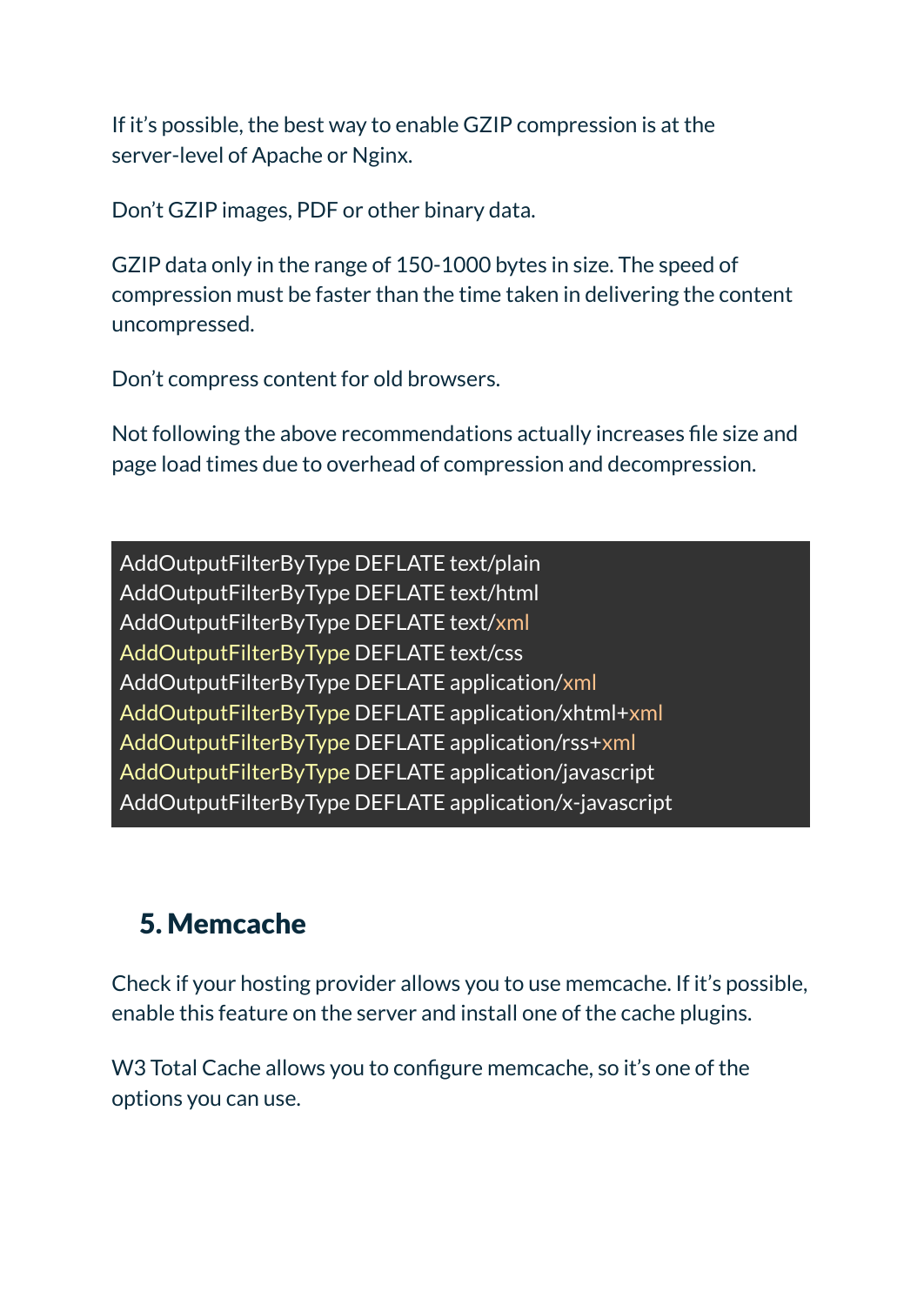#### <span id="page-6-0"></span>6. DNS level website firewall

Don't use Wordfence, Better Security or any other plugin as a firewall. It can block specific users but attackers still can reach the web server before they get blocked.

Use DNS level traffic provided by [Cloudflare](https://www.cloudflare.com/) or [Sucuri.](https://sucuri.net/) These firewalls help you block brute force attacks, hacking attempts and malware.

#### <span id="page-6-1"></span>7. Mailserver

Don't use the same web server as a mailserver. Use SMTP or Mailgun instead.

#### <span id="page-6-2"></span>8. Server cache

Check if your server provides any of the cache on the server side. This type of cache gives noticeable better performance results than cache provided by WordPress plugins.

You can use these types of server caches:

- Litespeed
- Redis
- <https://varnish-cache.org/>

## <span id="page-6-3"></span>9. Use PHP-FPM

Usually you can't see a difference between mod\_php and PHP-FPM. But they work differently on the server side and PHP-FPM provides much better performance. If it's possible, use PHP-FPM rather than mod\_php.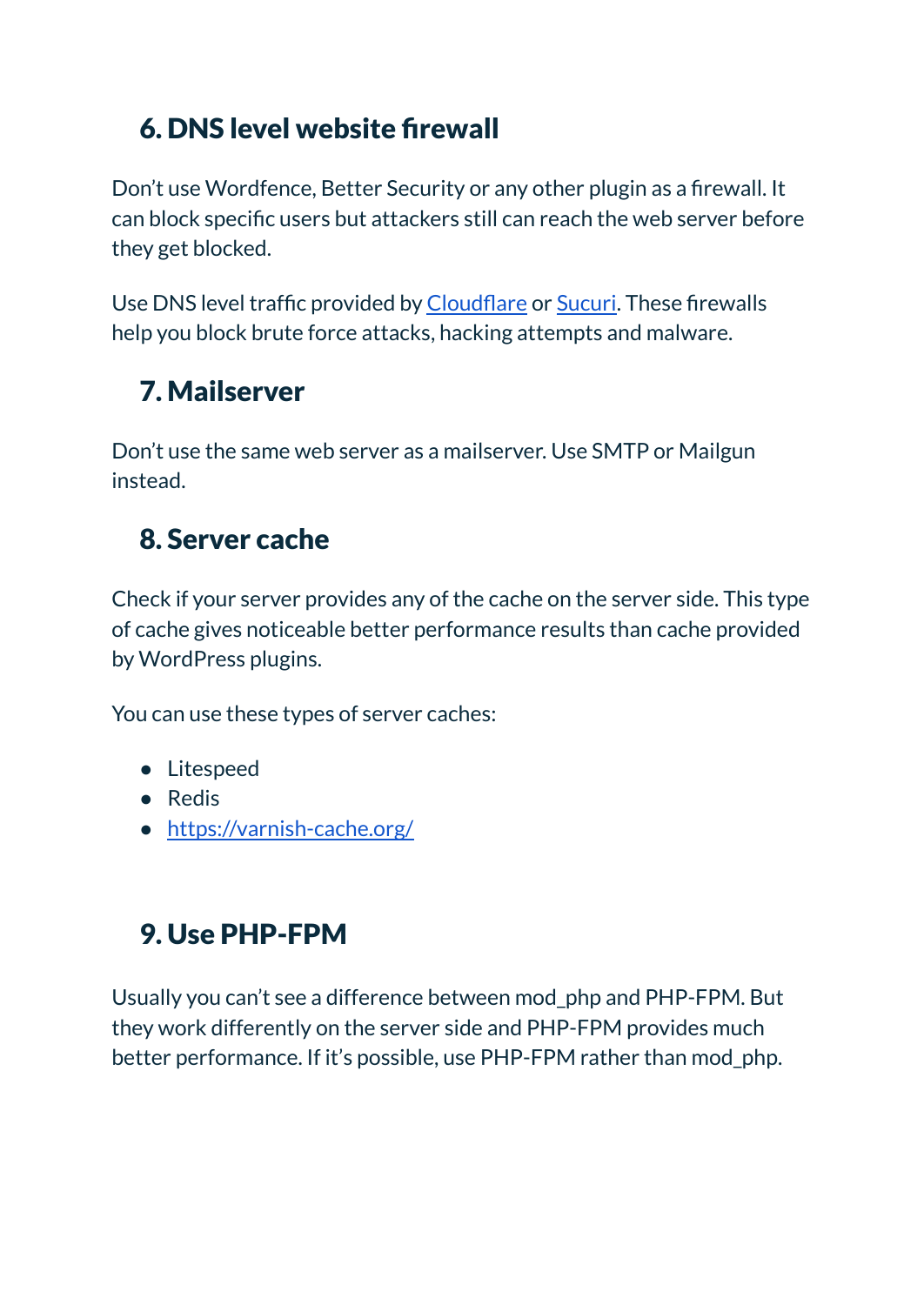#### <span id="page-7-0"></span>10. Use HTTP/2

<span id="page-7-1"></span>HTTP/2 solves some problems which the old HTTP/1.1 had. It makes a difference in performance and HTTP/2 works faster. It uses prioritization and provides better header compression.

# <span id="page-7-2"></span>Development

#### <span id="page-7-3"></span>1. Keep WP up to date

Always use the latest version of WordPress.

Remember to test your site after updating the test environment.

#### <span id="page-7-4"></span>2. Keep all the plugins up to date

It's important to use the latest versions of all the plugins. Also, updating should be scheduled and done periodically.

During updating look at the latest release date of each plugin. If any of them didn't have any update for a long time (>1 year), check if it doesn't have any issues on your site.

#### <span id="page-7-5"></span>3. Use server cron jobs

Turn off WP cron system by adding this line into the *wp-config.php* file:

define( 'DISABLE\_WP\_CRON', true );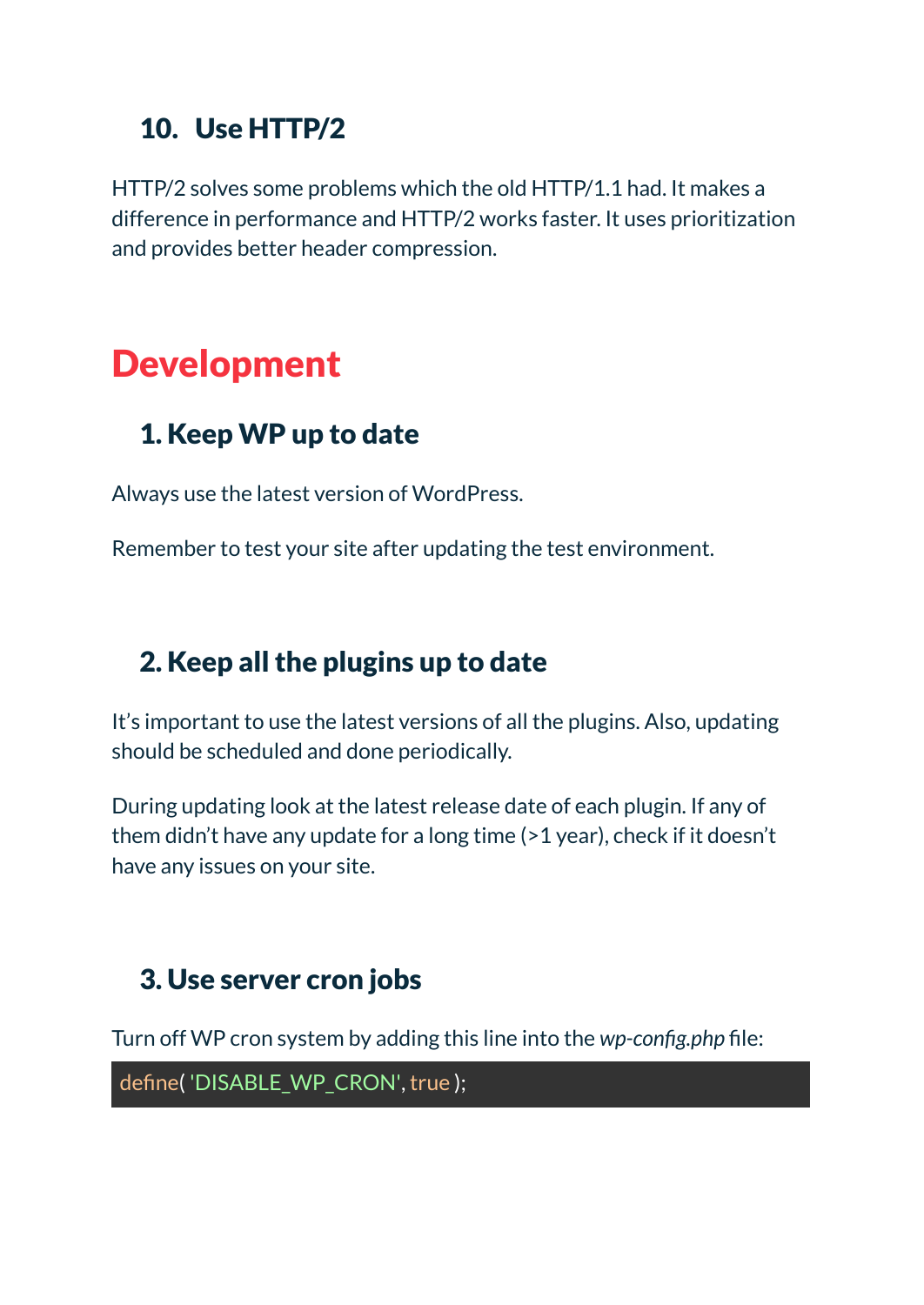#### Set the cron job in cpanel:

| <b>Minute</b> | Hour | Dav          | Month Weekday | Command                                                                    |
|---------------|------|--------------|---------------|----------------------------------------------------------------------------|
| $*$ /5        |      | $\mathbf{x}$ |               | /usr/local/bin/ea-php74 /home/pagepro/public_html/knowadays/wp/wp-cron.php |

#### <span id="page-8-0"></span>4. Don't *flush\_rewrite\_rules()* if not needed

Function *flush\_rewrite\_rules()* starts a very expensive operation. This function should be triggered only once, when it's necessary. It shouldn't be used on each page loading. Be aware that any of the active plugins also shouldn't do that.

Search for *flush\_rewrite\_rules()* function in the code and decide if any use of this is really required.

#### <span id="page-8-1"></span>5. Use WP\_Query instead of get\_posts()

get\_posts() function calls WP\_Query by itself, but WP\_Query allows to use more arguments than get posts(). You should use WP Query rather than get\_posts() because it allows to have better performance with these parameters, which can be overwritten when get\_posts() is used:

*- 'not\_found\_rows' => true*

Use this argument, when pagination is not needed.

*- 'update\_post\_meta\_cache' => false*

Use this argument, when post meta shouldn't be utilized.

*- 'update\_post\_term\_cache' => false*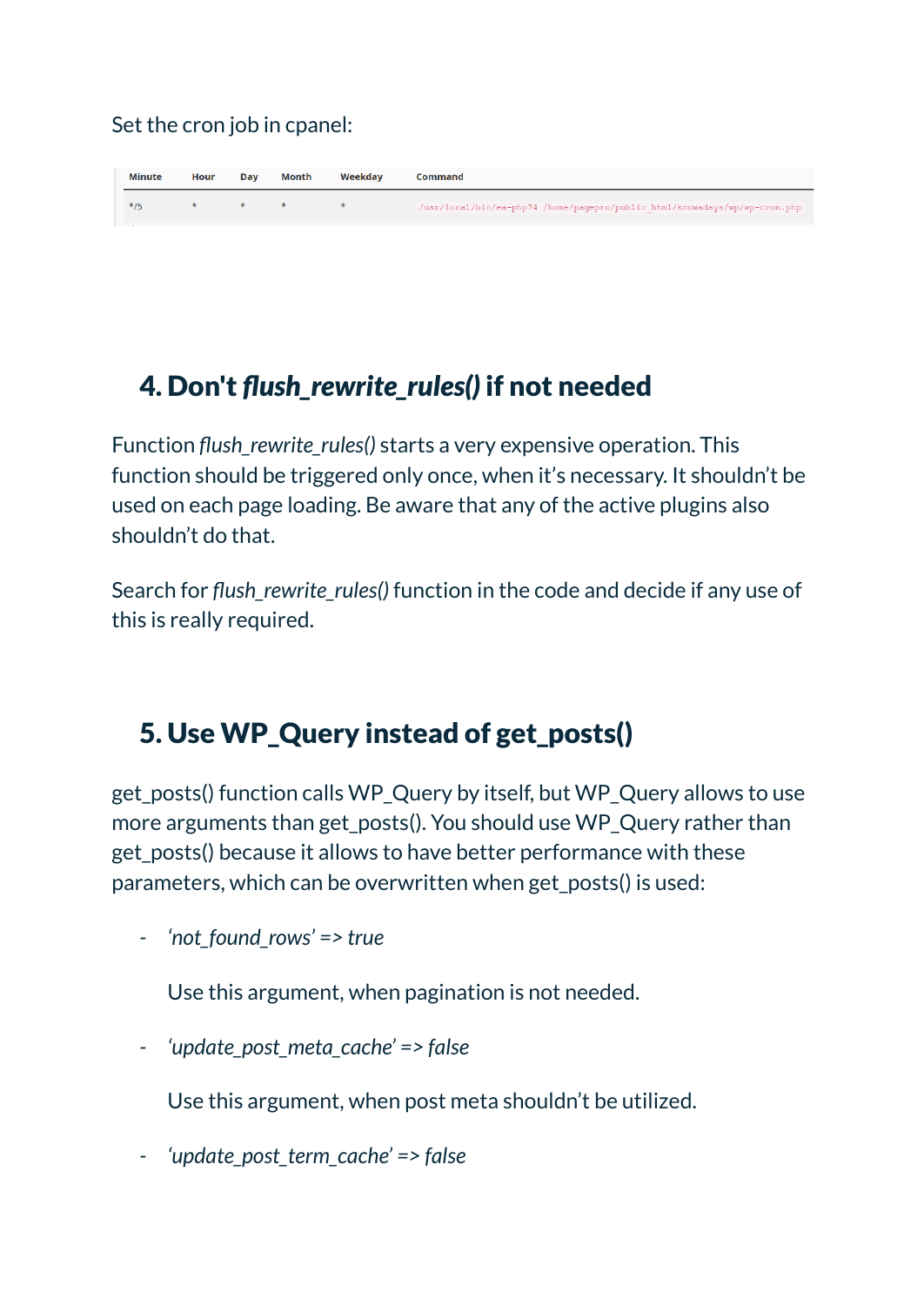Use this argument, when taxonomy terms shouldn't be utilized.

*- 'fields' => 'ids'*

Use this argument, when it's enough to get post IDs from the query.

#### <span id="page-9-0"></span>6. Don't use uncacheable core functions

Some of the core WordPress functions are uncached. It means that when one of these functions is called, it always runs a new SQL query.

If it's possible, try to not use functions listed below:

- *● attachment\_url\_to\_postid()*
- *● count\_user\_posts()*
- *● get\_adjacent\_post()*
- *● get\_previous\_post()*
- *● get\_next\_post()*
- *● previous\_post\_link()*
- *● next\_post\_link()*
- *● get\_children()*
- *● get\_posts()*
- *● get\_page\_by\_path()*
- *● get\_page\_by\_title()*
- *● term\_exists()*
- *● url\_to\_postid()*
- *● wp\_get\_post\_terms()*
- *● wp\_get\_recent\_posts()*
- *● wp\_oembed\_get()*
- *● wp\_old\_slug\_redirect()*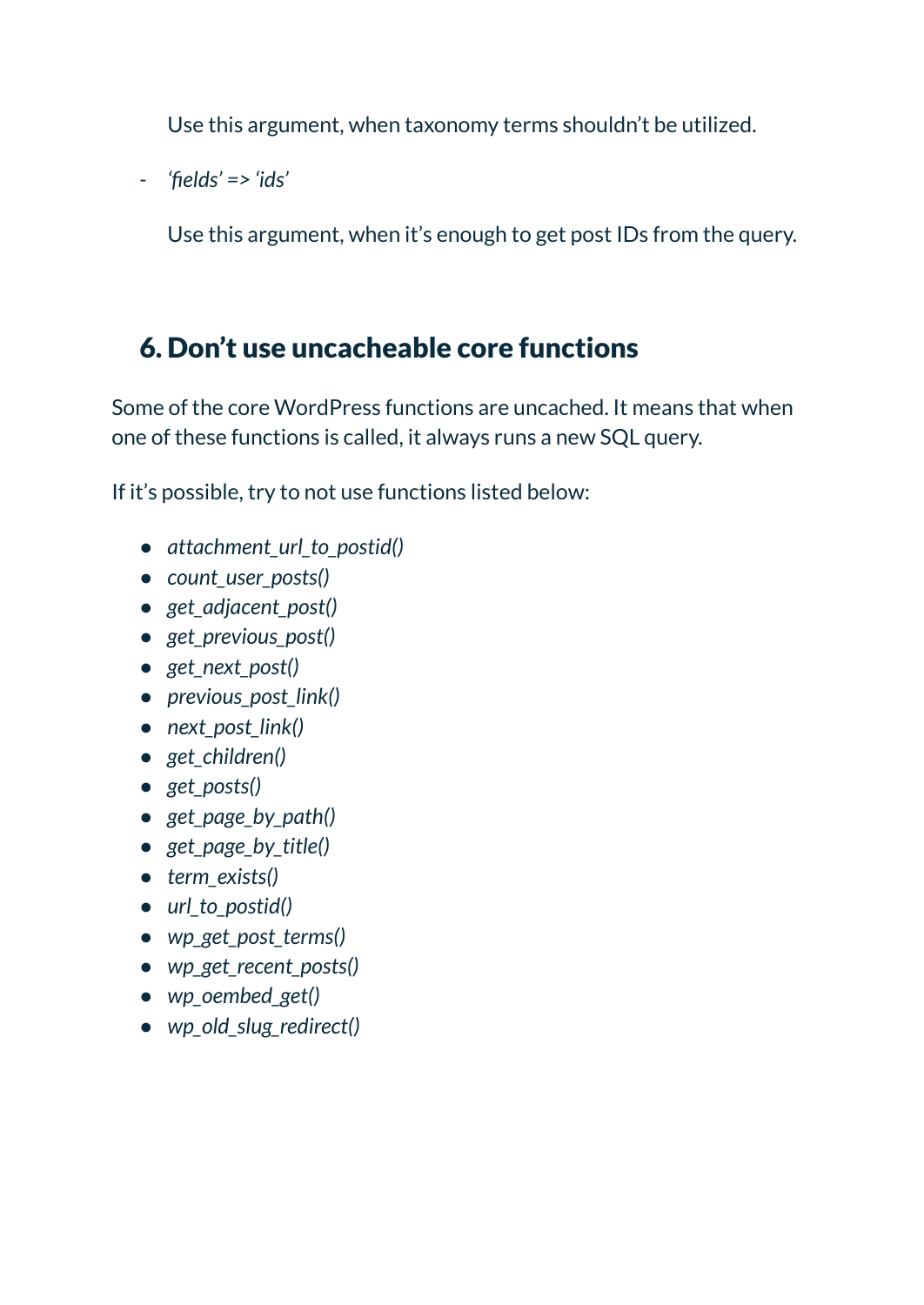#### <span id="page-10-0"></span>7. Don't use post\_\_not\_in

Additional "*post\_\_not\_in*" parameter in the WP\_Query can make the query slower. But also it can make the same query different for each "*post\_\_not\_in*" value. Because of that WP won't use cached query but it will create a new query each time.

Instead of "*post\_\_not\_in*" argument, get all the posts you need, and exclude specific posts by for each loop in PHP.

#### <span id="page-10-1"></span>8. Exclude taxonomy children from the query

Add '*include\_children*' => false into the taxonomy query. It makes taxonomy query faster.

#### <span id="page-10-2"></span>9. Use wp\_remote\_get() for remote data

Use *[wp\\_remote\\_get\(\)](https://developer.wordpress.org/reference/functions/wp_remote_get/)* instead of cURL for remote requests and cache the results.

Set timeout (3s) for the remote requests. It can prevent server overloading if the remote server doesn't respond.

#### <span id="page-10-3"></span>10. Minimize the quantity of autoload records in wp\_options table

If a record in the wp\_options table has an "autoload" value set to "yes", this record is loaded on every page of the site.

Check the number of autoloaded values on your site:

```
SELECT SUM(LENGTH(option_value)) as autoload_size FROM
wp_options WHERE autoload='yes';
```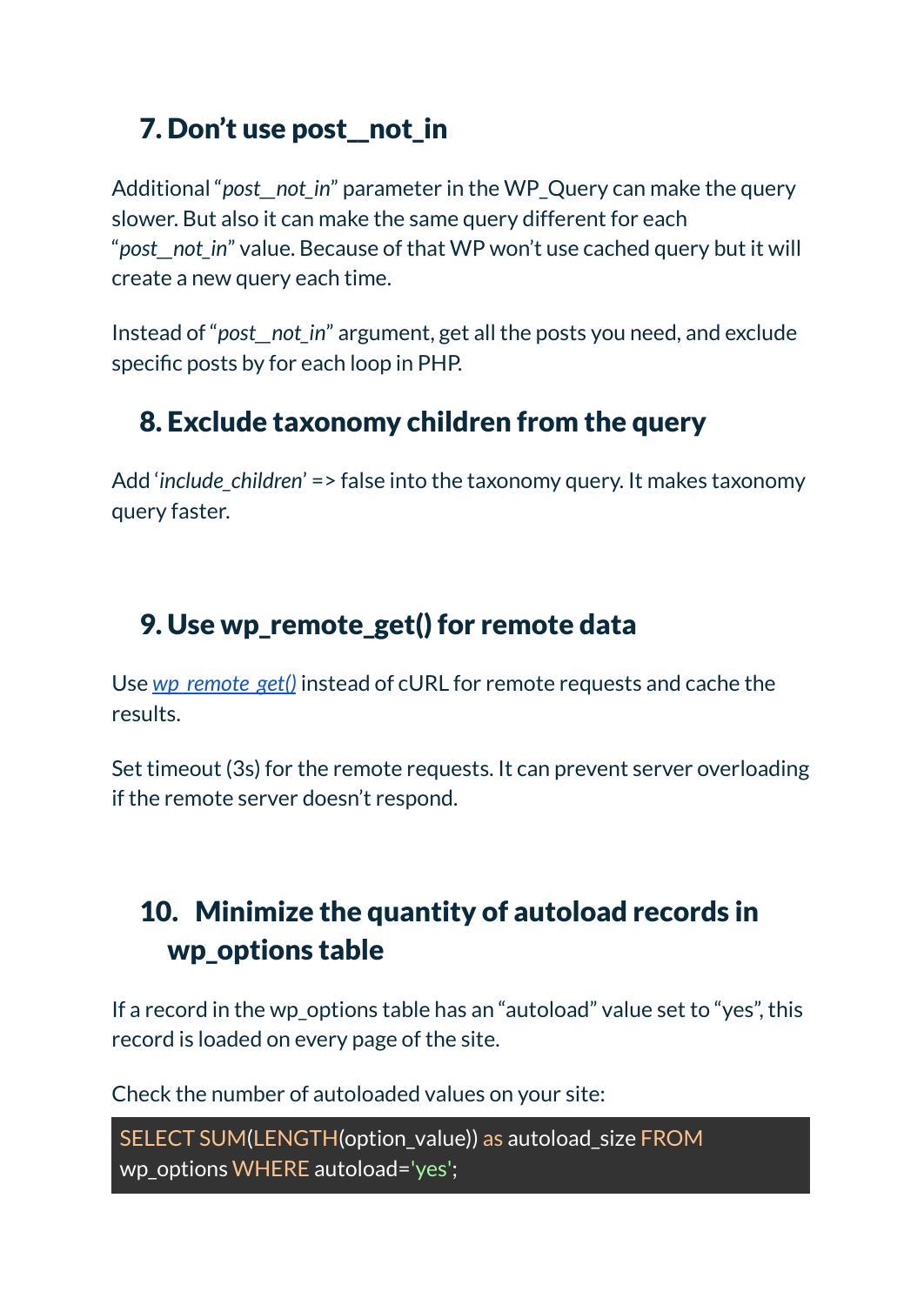If you can see that your WordPress loads more than 1 MB, you should find the reason why so many options are auto loaded and try to decrease this size.

You can use this query to see the number of the rows in the table and to get the first 10 rows by size:

| SELECT 'autoloaded data in KiB' as name,                                                                                       |
|--------------------------------------------------------------------------------------------------------------------------------|
| ROUND(SUM(LENGTH(option_value))/ 1024) as value FROM                                                                           |
| wp_options WHERE autoload='yes'                                                                                                |
| <b>UNION</b>                                                                                                                   |
| SELECT 'autoloaded data count', count(*) FROM wp_options WHERE                                                                 |
| autoload='yes'                                                                                                                 |
| <b>UNION</b>                                                                                                                   |
| (SELECT option_name, length(option_value) FROM wp_options WHERE<br>autoload='yes' ORDER BY length(option_value) DESC LIMIT 10) |

What kind of records can you find?

- Data stored by plugins, eg. contact forms. This data is not required on each page, so it doesn't have to be auto loaded.
- Old, useless data, like settings of the old plugins, which have already been removed.
- Sessions data.
- Transients.

You can also use some plugin to clean the wp\_options table.

Remember to make a backup before your work!

Also, schedule the same process and do it periodically to keep wp\_options table clean all the time.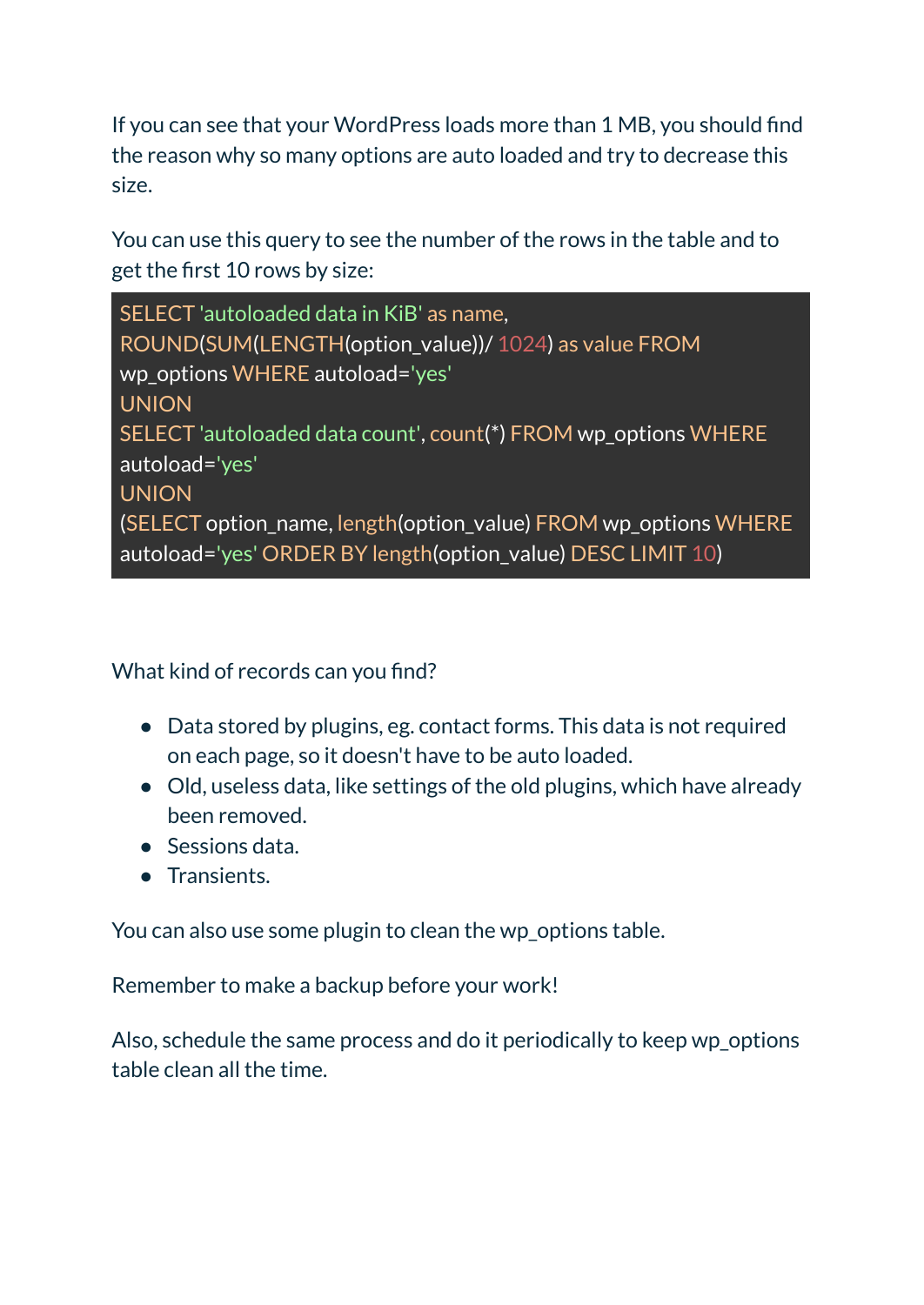#### <span id="page-12-0"></span>11. Add MySQL index to options table

#### <span id="page-12-1"></span>12. Remove emojis

```
* Disable emoji
function {theme_prefix} disable_emojis() {
 remove_action( 'wp_head', 'print_emoji_detection_script', 7 );
 remove_action( 'admin_print_scripts', 'print_emoji_detection_script' );
 remove action( 'wp print styles', 'print emoji styles' );
 remove_action( 'admin_print_styles', 'print_emoji_styles' );
 remove_filter( 'the_content_feed', 'wp_staticize_emoji' );
 remove_filter( 'comment_text_rss', 'wp_staticize_emoji' );
 remove_filter( 'wp_mail', 'wp_staticize_emoji_for_email' );
 add_filter( 'tiny_mce_plugins', '{theme_prefix}_disable_emojis_tinymce'
);
 add_filter( 'wp_resource_hints',
'{theme prefix} disable emojis remove dns prefetch', 10, 2 );
}
add action('init', '{theme prefix} disable emojis');
* Filter function used to remove the tinymce emoji plugin.
* @param array $plugins
* @return array Difference between the two arrays
function {theme_prefix}_disable_emojis_tinymce( $plugins ) {
 if ( is array(f) $plugins ) ) {
   return array_diff( $plugins, array( 'wpemoji' ) );
  } else {
 return array();
 }
}
```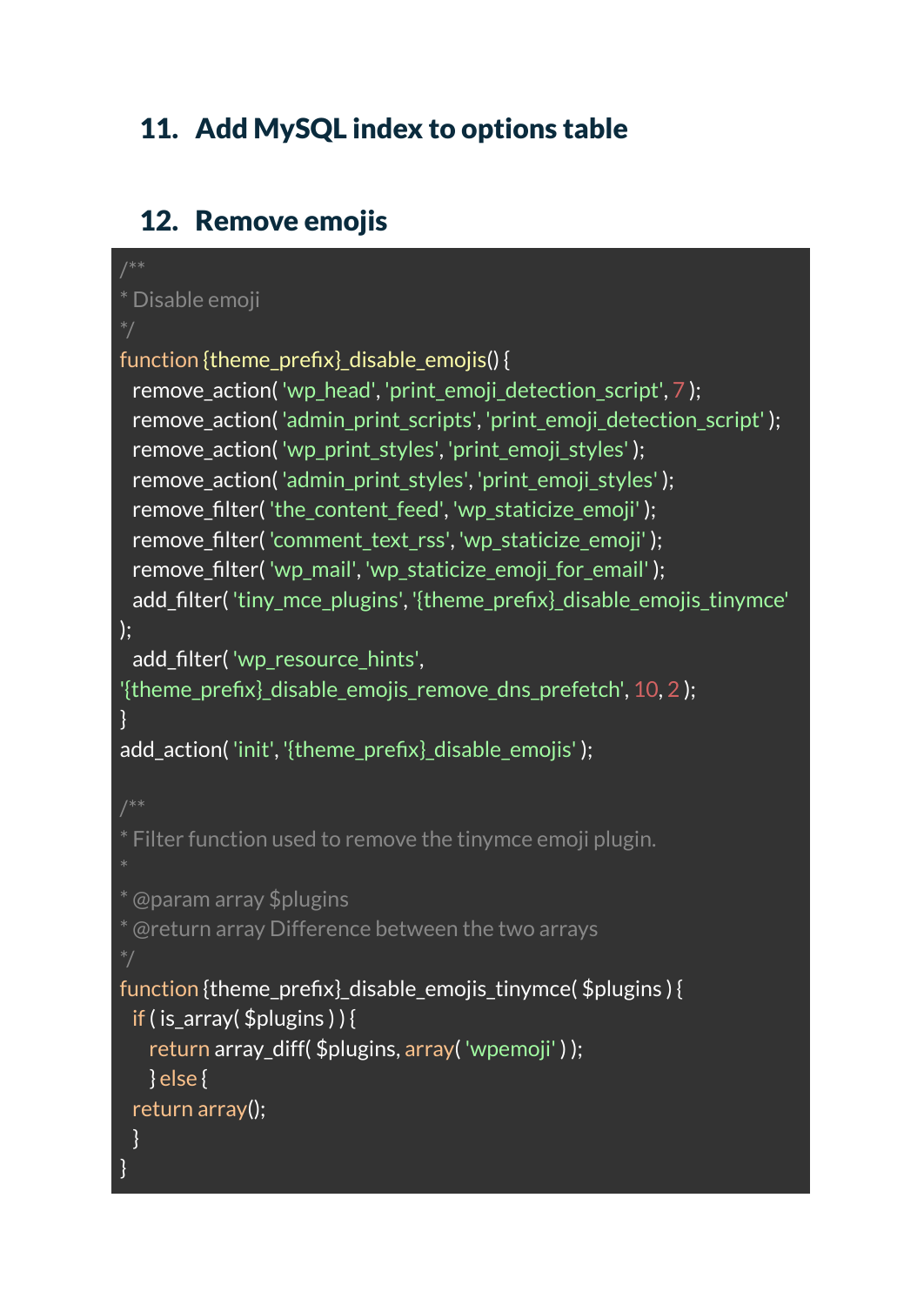```
* Remove emoji CDN hostname from DNS prefetching hints.
* @param array $urls URLs to print for resource hints.
* @param string $relation type The relation type the URLs are printed
for.
* @return array Difference between the two arrays.
function {theme_prefix}_disable_emojis_remove_dns_prefetch( $urls,
$relation_type ) {
 if ('dns-prefetch' == $relation type) {
   \gamma^{**} This filter is documented in wp-includes/formatting.php \gamma$emoji_svg_url = apply_filters( 'emoji_svg_url',
'https://s.w.org/images/core/emoji/2/svg/' );
   $urls = array diff( $urls, array( $emoji svg url ) };
 }
 return $urls;
}
```
#### <span id="page-13-0"></span>13. Remove useless plugins

It's not about performance but it's more secure to remove all the plugins which are not necessary. Don't make a mess in your plugin's list and keep it clean.

#### <span id="page-13-1"></span>14. Replace small, simple plugins by custom theme functions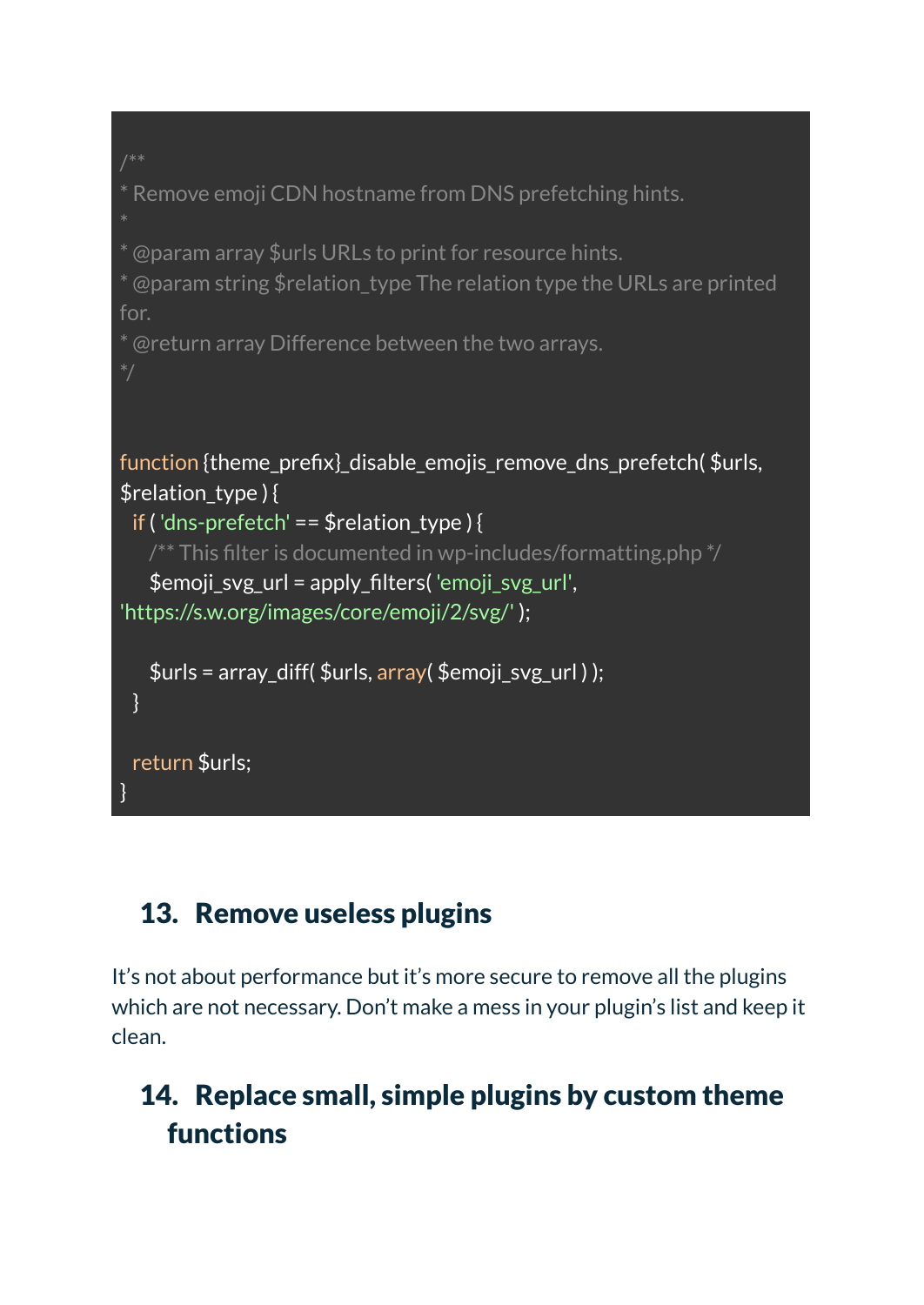#### <span id="page-14-0"></span>15. Split long posts into pages

Long content of the post can take too long to load. WordPress provides *<!--nextpage-->* to split them into multiple pages.

#### <span id="page-14-1"></span>16. Limit post revisions

define( 'WP\_POST\_REVISIONS', 3 );

#### <span id="page-14-2"></span>17. Use cache for AJAX

If it's possible, try to cache ajax requests for all users.

Use rewrite rules to change admin-ajax.php requests with parameters to clean URLs that can be easily cached, like:

http://example.com/ajax/my\_frontend\_ajax\_function/parameter\_1/

#### <span id="page-14-3"></span>18. Fix HTTPS/SSL errors without plugins

If a "Mixed Content" message is visible in the browser's console, don't fix it by using the "Really Simple SSL" plugin or by any similar plugin. Plugins usually change URLs all the time before the content is displayed for the user.

Instead of making the same operation multiple times, just fix all the URLs manually or by "Search & Replace" feature, and make sure that all the URLs are permanently fixed.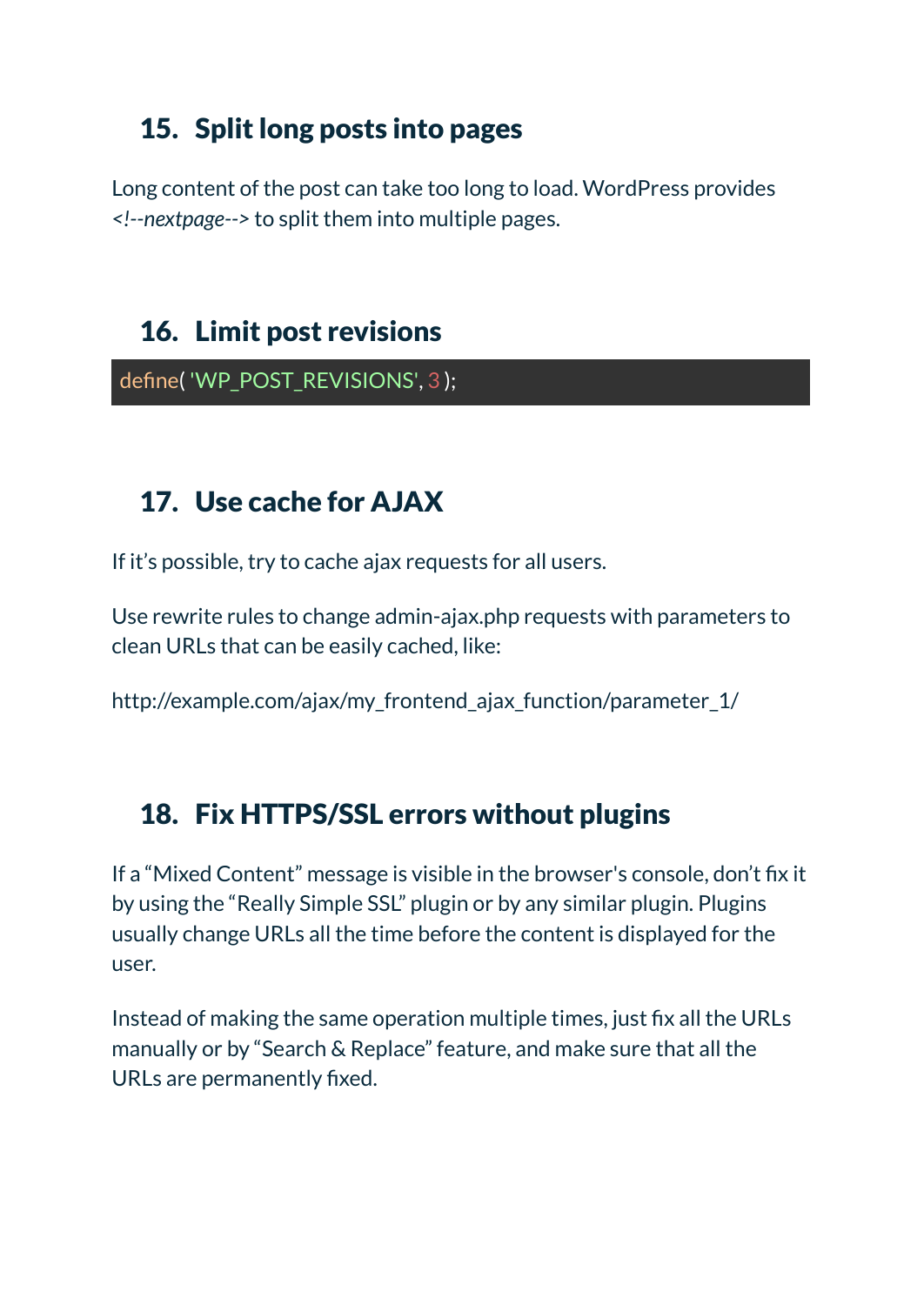#### <span id="page-15-0"></span>19. Remove spam comments

Don't keep garbage data like spam and unapproved comments. Remove them regularly.

#### <span id="page-15-1"></span>20. Purge trash automatically

define( 'EMPTY\_TRASH\_DAYS', 3 );

#### <span id="page-15-2"></span>21. Enable cache plugin

Recommended: W3 Total Cache

or Litespeed Cache plugin if Litespeed is provided by the hosting provider.

- Page Caching
- Minification
- Database Caching
- Headers
- CDN
- Browser Caching

#### <span id="page-15-3"></span>22. Avoid redirects

Make sure that users are redirected to the correct URL directly, with no additional redirection, eg,

WRONG : <http://domain.com> -> <http://www.domain.com> -> <https://www.domain.com>

GOOD : <http://domain.com> -> <https://www.domain.com> (301)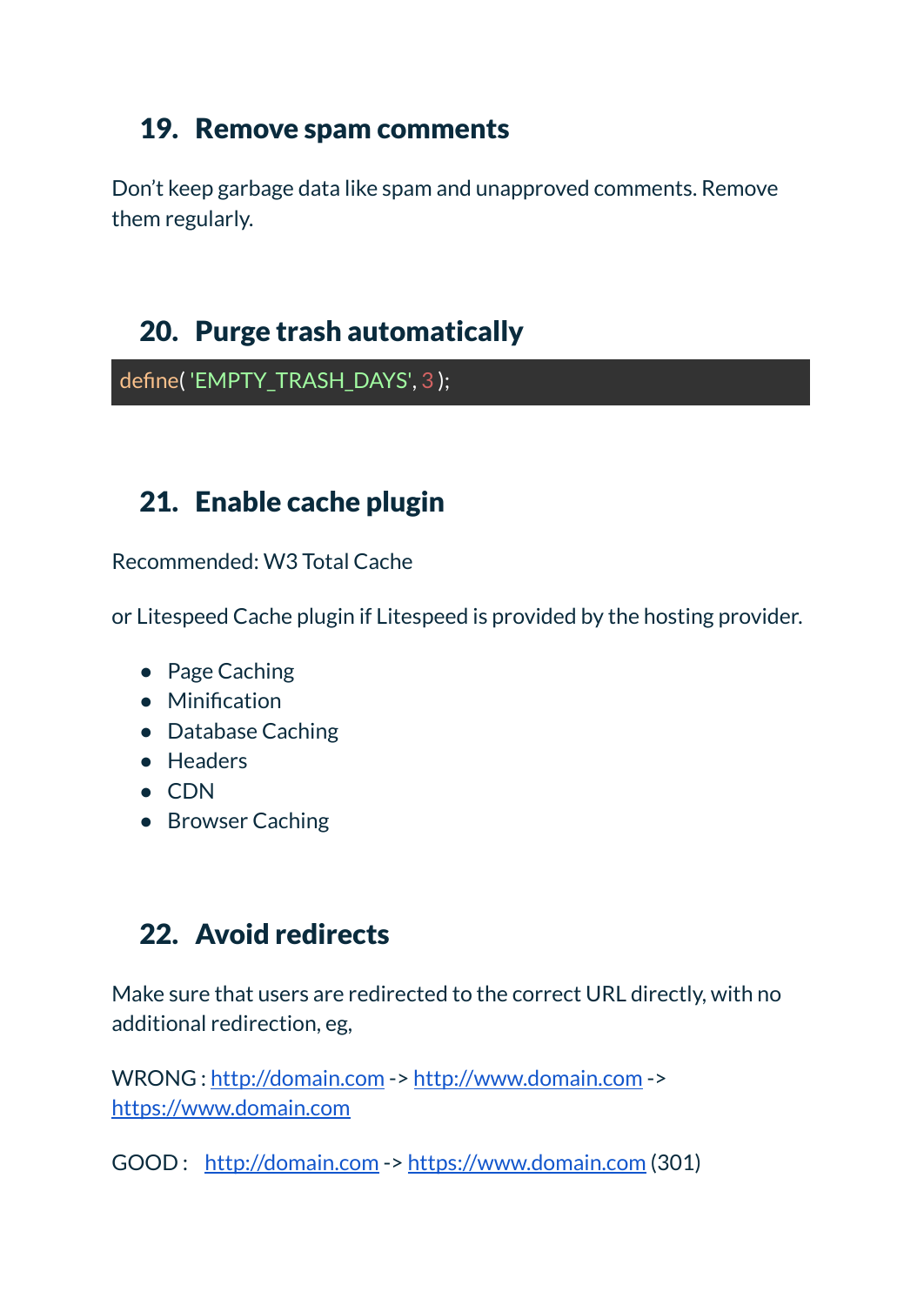#### <span id="page-16-0"></span>23. Use minified core scripts

If core JS files have to be used (eg. jquery), make sure that you use minified versions of these files (jquery.min.js instead of jquery.js)

#### <span id="page-16-1"></span>24. Preload components

#### <span id="page-16-2"></span>25. Post-load components

#### <span id="page-16-3"></span>26. Use GET instead of POST for AJAX requests

#### <span id="page-16-4"></span>27. Use GTM for scripts

If your scripts are not critical for the website, consider moving them to the Google Tag Manager. Scripts added by GTM don't trigger "render blocking" alert in Google Page Speed tool.

You can use GTM for analytics and also for 3rd party scripts like widgets or chats.

#### <span id="page-16-5"></span>28. Make favicon small and cacheable

Favicon seems to be not necessary but browsers and a lot of bots request it. It's better not to respond with a 404. Make favicon as small as possible and set expires header:

```
<FilesMatch "\.(jpg|jpeg|png|gif|ico)$">
Header set Cache-Control"max-age=2419200, public"
</FilesMatch>
```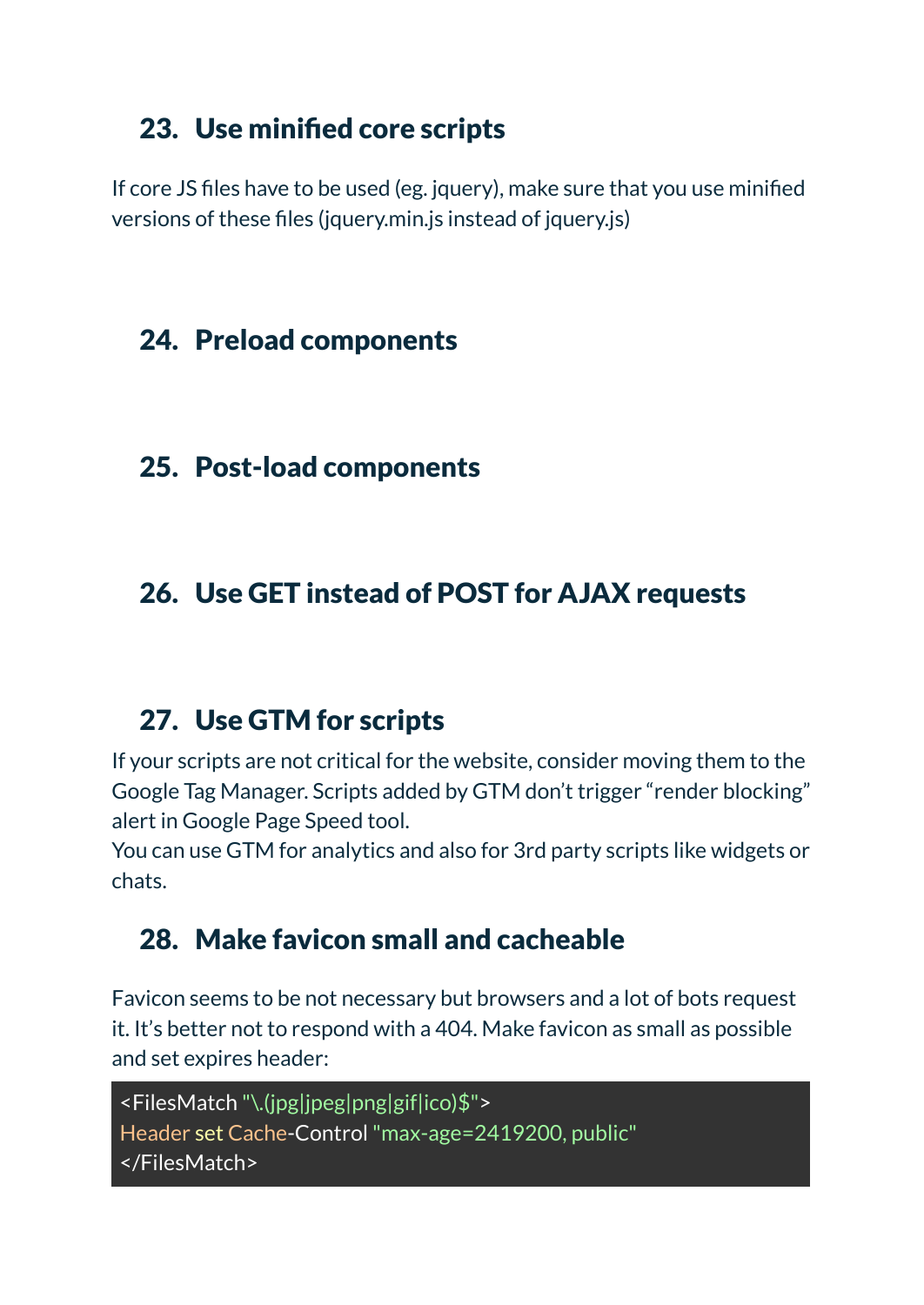#### <span id="page-17-0"></span>29. Disable trackbacks and pingback

Dashboard / Settings / Discussion

#### <span id="page-17-1"></span>30. Multiple hostnames

<https://wordpress.org/support/article/optimization/#multiple-hostnames>

[http://www.larre.com/2010/01/24/amazon-s3-and-cloudfront-with-word](http://www.larre.com/2010/01/24/amazon-s3-and-cloudfront-with-wordpress-and-dreamhost/) [press-and-dreamhost/](http://www.larre.com/2010/01/24/amazon-s3-and-cloudfront-with-wordpress-and-dreamhost/)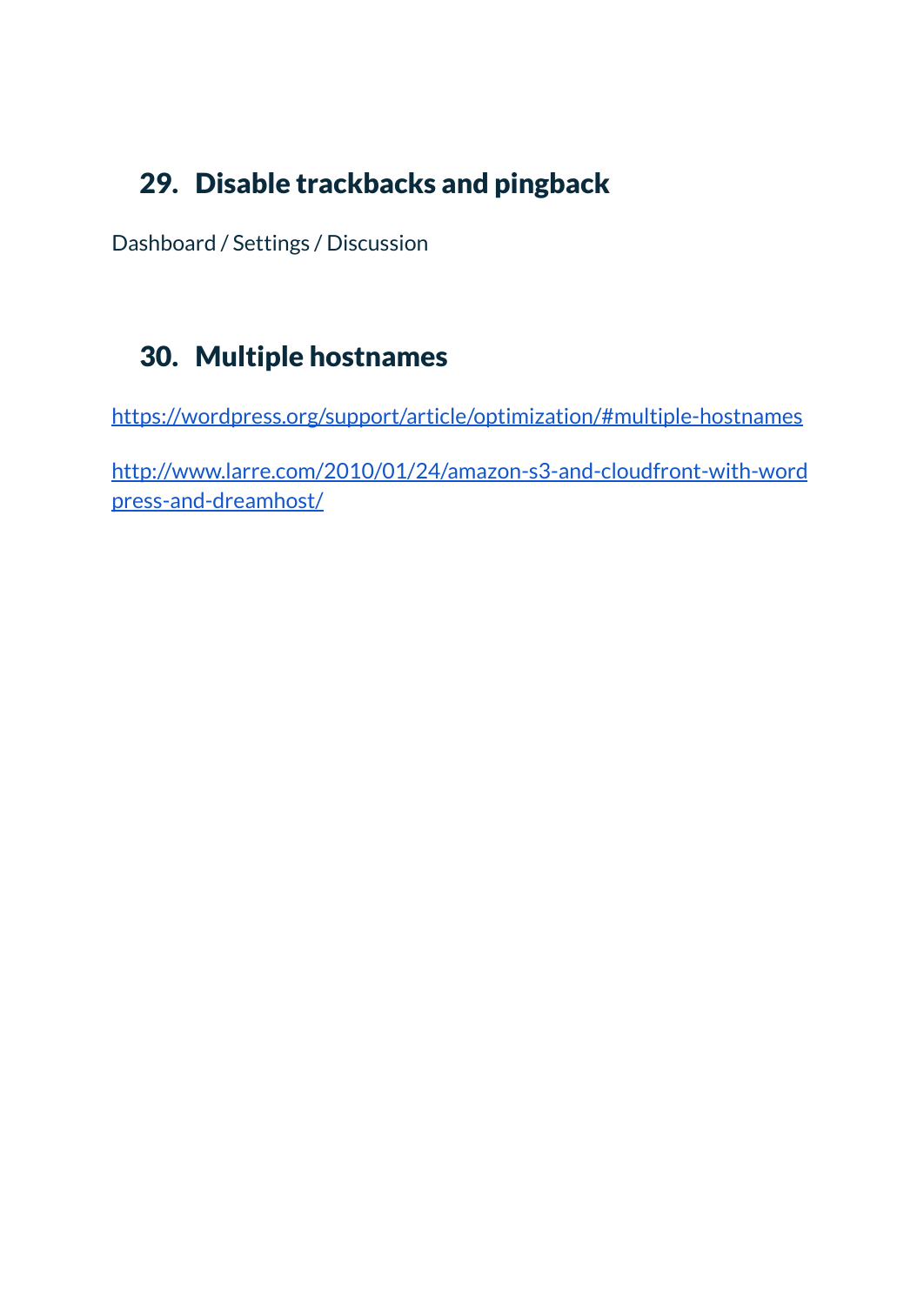# <span id="page-18-0"></span>Front End

- <span id="page-18-1"></span>1. Do not use @import
- <span id="page-18-2"></span>2. Remove unused CSS
- <span id="page-18-3"></span>3. Don't use CSS in HTML tags
- <span id="page-18-4"></span>4. Use small inline CSS
- <span id="page-18-5"></span>5. Use CSS sprite
- <span id="page-18-6"></span>6. Minify JavaScript and CSS
- <span id="page-18-7"></span>7. Reduce the number of DOM elements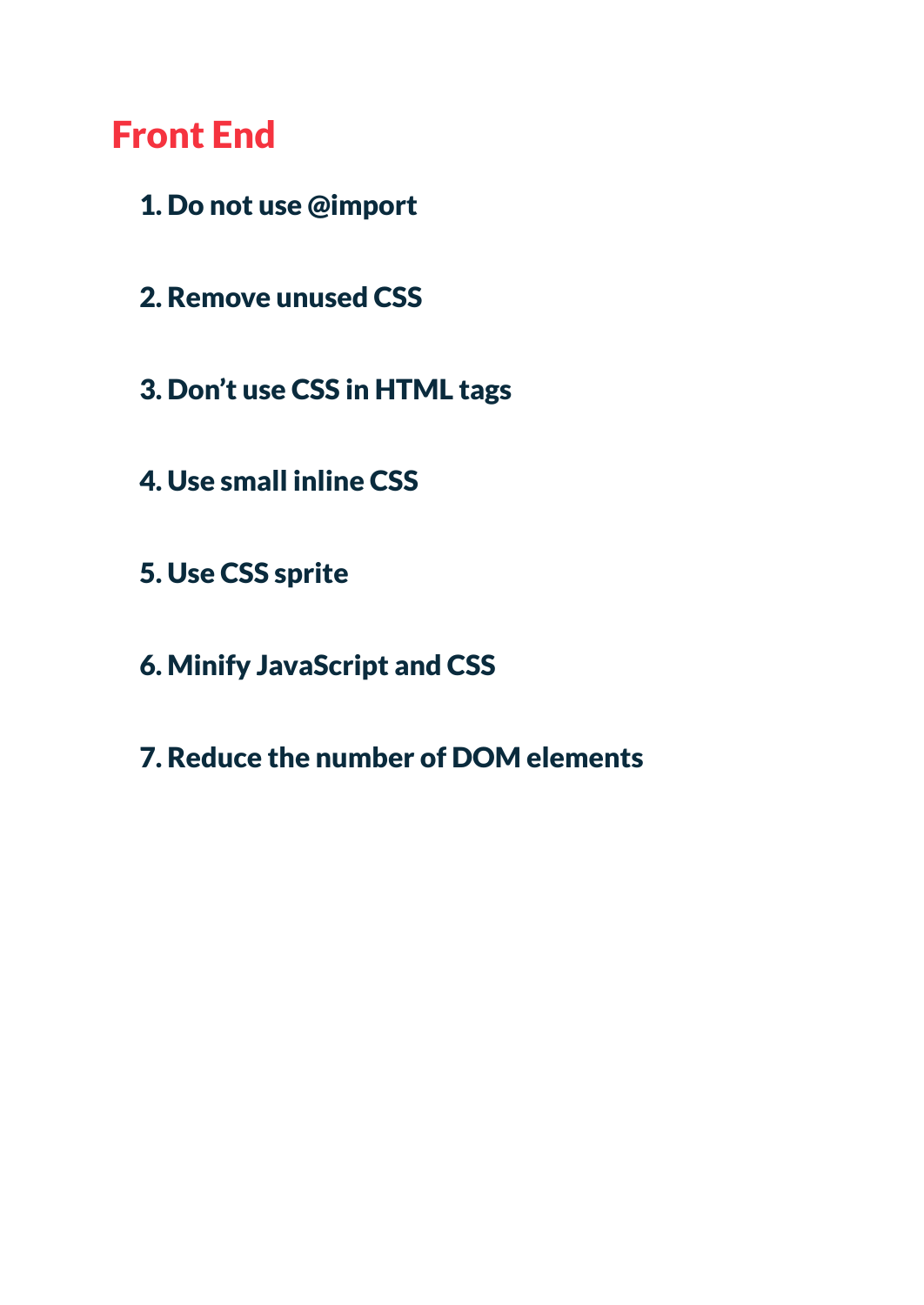# <span id="page-19-0"></span>Images

#### <span id="page-19-1"></span>1. Lazy loading

Consider lazy-loading offscreen and hidden images after all critical resources have finished loading to lower time to interactive

<https://wordpress.org/plugins/search/lazy+load/>

or use <img loading="lazy">

Optimized images load faster and consume cellular data.

#### <span id="page-19-2"></span>2.Image CDNs

<https://web.dev/image-cdns/>

#### <span id="page-19-3"></span>3. Image compression

<https://web.dev/use-imagemin-to-compress-images/>

## <span id="page-19-4"></span>4. Animated GIFs replaced by video

<https://web.dev/replace-gifs-with-videos/>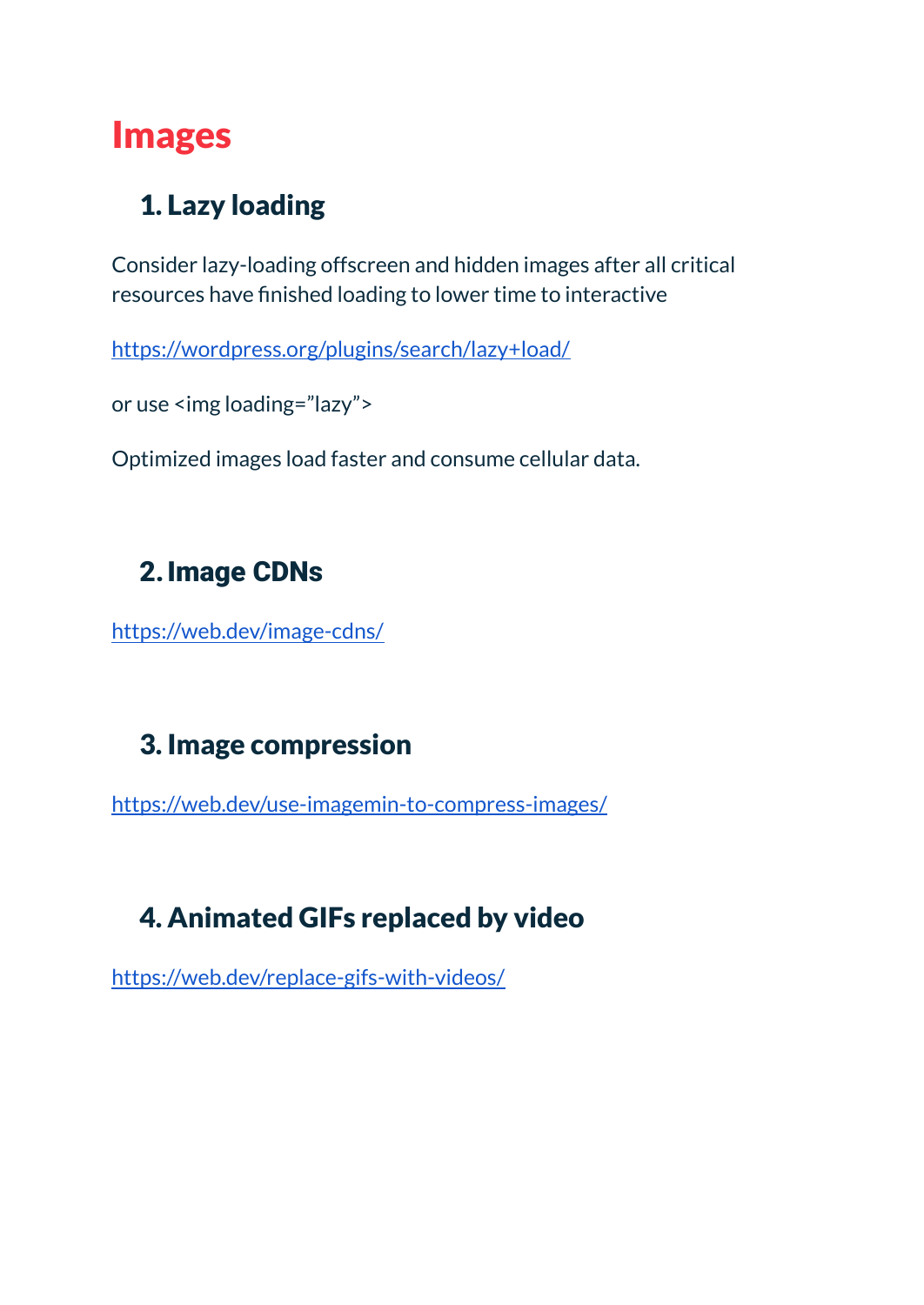#### <span id="page-20-0"></span>5. Embedded videos instead of self-hosted

Don't waste the bandwidth of the web hosting. If it's possible, use 3rd party services for video and audio files. You can use YouTube, Vimeo, DailyMotion, SoundCloud or any other service and use their bandwidth. Also, it's easier to restore the website from backup if it doesn't contain large files.

#### <span id="page-20-1"></span>6. Responsive images

<https://web.dev/serve-responsive-images/>

## <span id="page-20-2"></span>7. Correct dimension

<https://web.dev/serve-images-with-correct-dimensions/>

- Add custom sizes by add\_image\_size()
- Don't use "full" size of image
- Don't use ['url'] of the ACF image object

#### <span id="page-20-3"></span>8. Webp images

<https://web.dev/serve-images-webp/>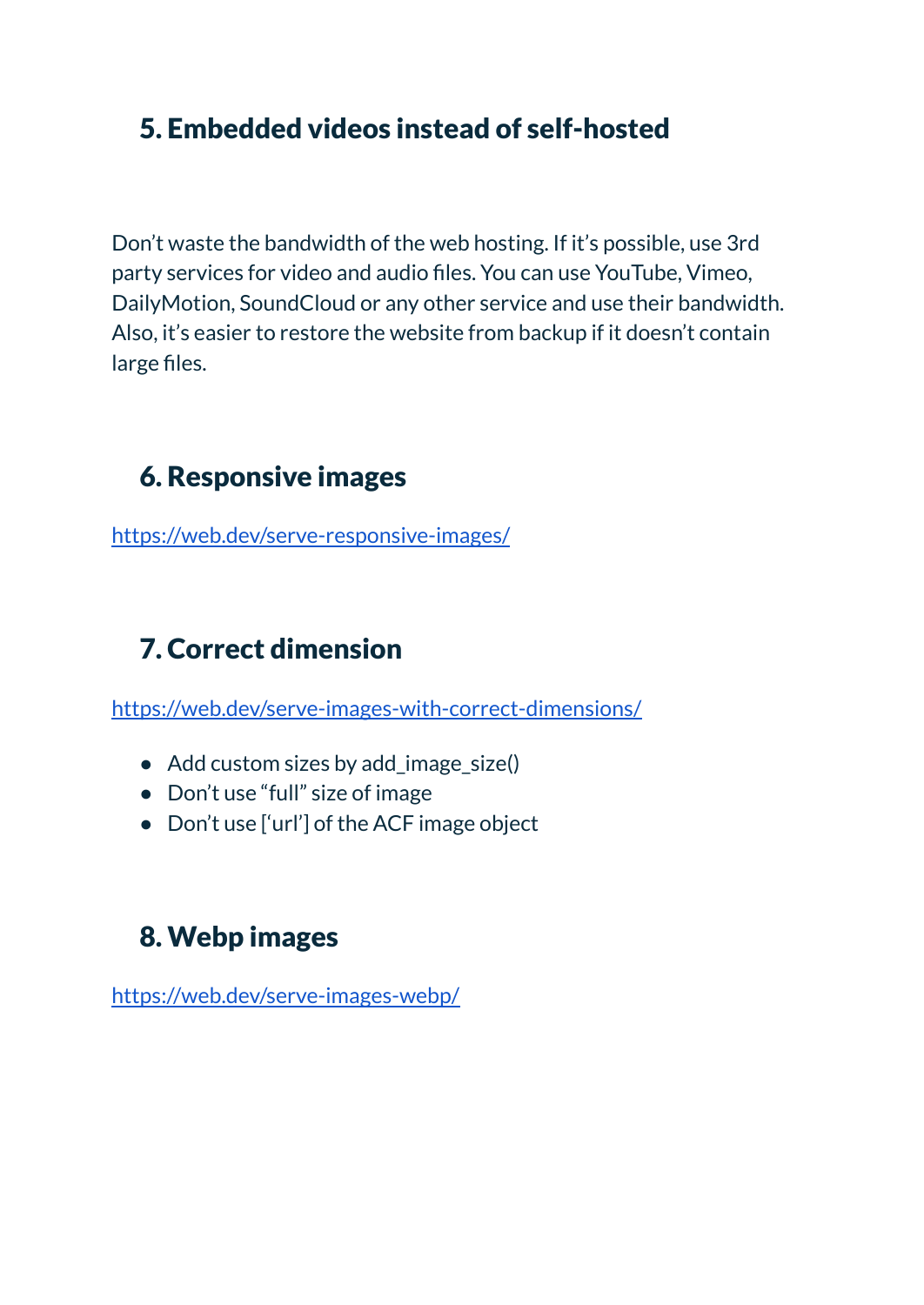#### <span id="page-21-0"></span>9. Avoid empty image src

If the website contains an image with an empty string src, the browser makes another request to the server. Depending on the browser, it can be requested to the directory or to the current page.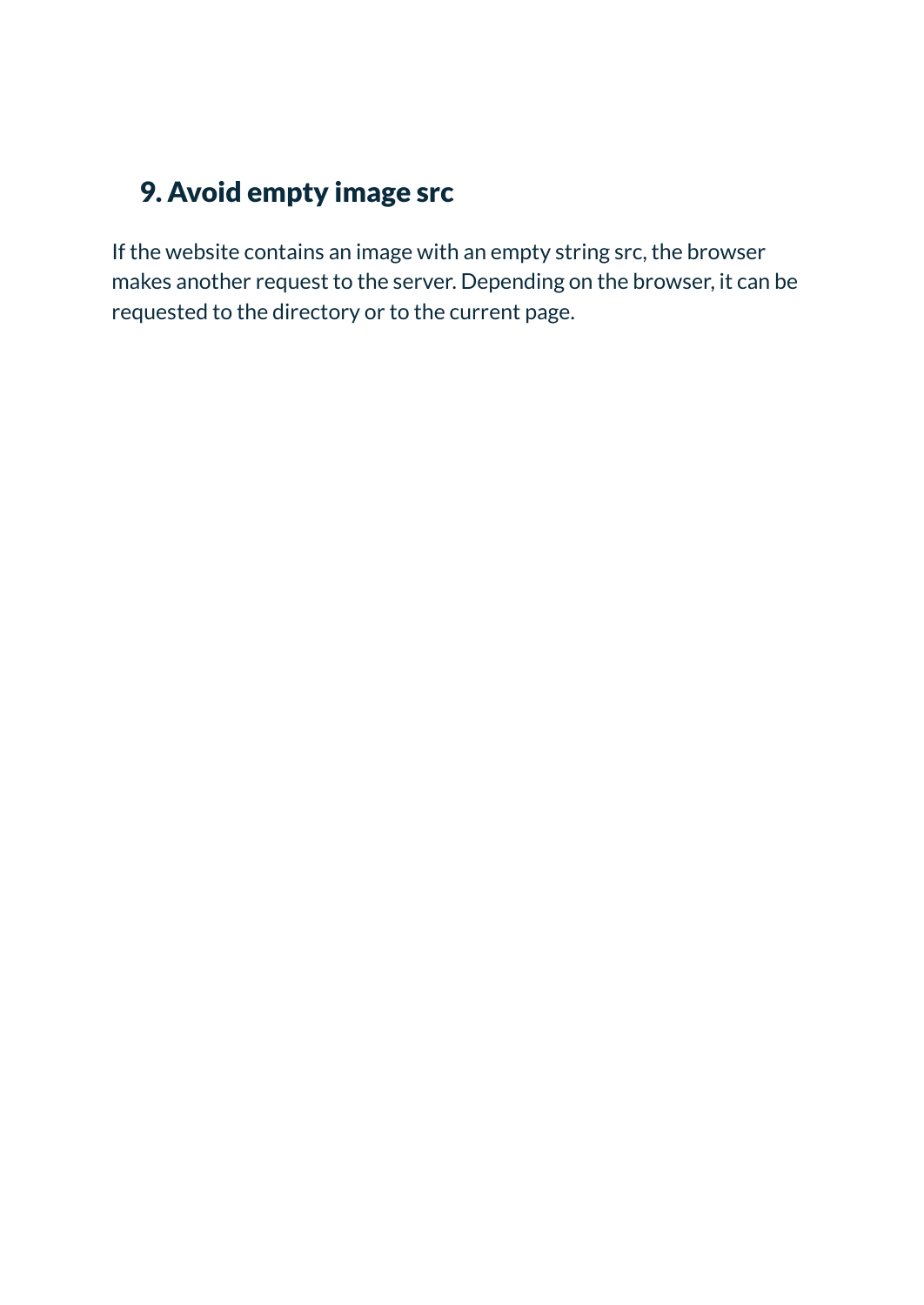# <span id="page-22-0"></span>**JavaScript**

#### <span id="page-22-1"></span>1. Enqueue JS and CSS

Don't add CSS and JS files directly in the head section of the html. WordPress provides functions for this:

- [wp\\_enqueue\\_script\(\)](https://developer.wordpress.org/reference/functions/wp_enqueue_script/)
- [wp\\_enqueue\\_style\(\)](https://developer.wordpress.org/reference/functions/wp_enqueue_style/)

#### <span id="page-22-2"></span>2. Minify & combine

Use Autoptimize for minifying and combining JS files.

Combining is required only if HTTP/1.1 is used. HTTP/2 protocol has improved connection concurrency for requests.

#### <span id="page-22-3"></span>3. Reduce external HTTP requests

#### <span id="page-22-4"></span>4. Remove useless JS and CSS files

#### <span id="page-22-5"></span>5. Use required assets on specific pages only

Check this plugin: <https://wordpress.org/plugins/wp-asset-clean-up/>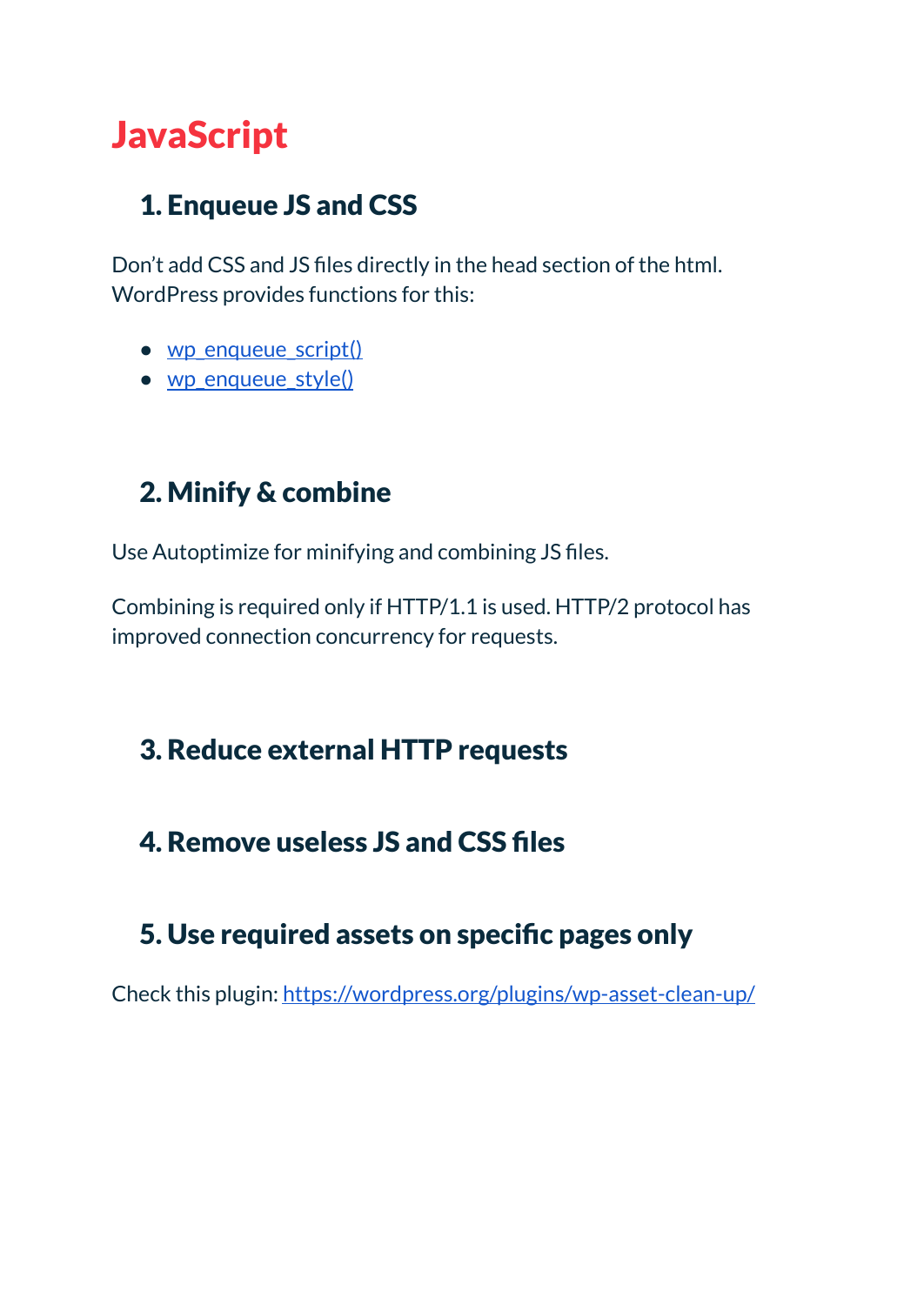# <span id="page-23-0"></span>**ACF**

## <span id="page-23-1"></span>1. Use ACF JSON configuration files

| $/$ **                                                                       |
|------------------------------------------------------------------------------|
| * Save ACF fields to JSON files.                                             |
| $\ast$                                                                       |
| * @param string \$path                                                       |
| * @return void                                                               |
| $^*/$                                                                        |
| function {theme_prefix}_acf_json_save_point( \$path ) {                      |
| \$path = get_stylesheet_directory() . '/inc/acf-json';                       |
| return \$path;                                                               |
|                                                                              |
| add_filter('acf/settings/save_json', '{theme_prefix}_acf_json_save_point' ); |
|                                                                              |
|                                                                              |
| /**                                                                          |
| * Load ACF fields from JSON files.                                           |
| $\ast$                                                                       |
| * @param array \$paths                                                       |
| * @return void                                                               |
| $^*/$                                                                        |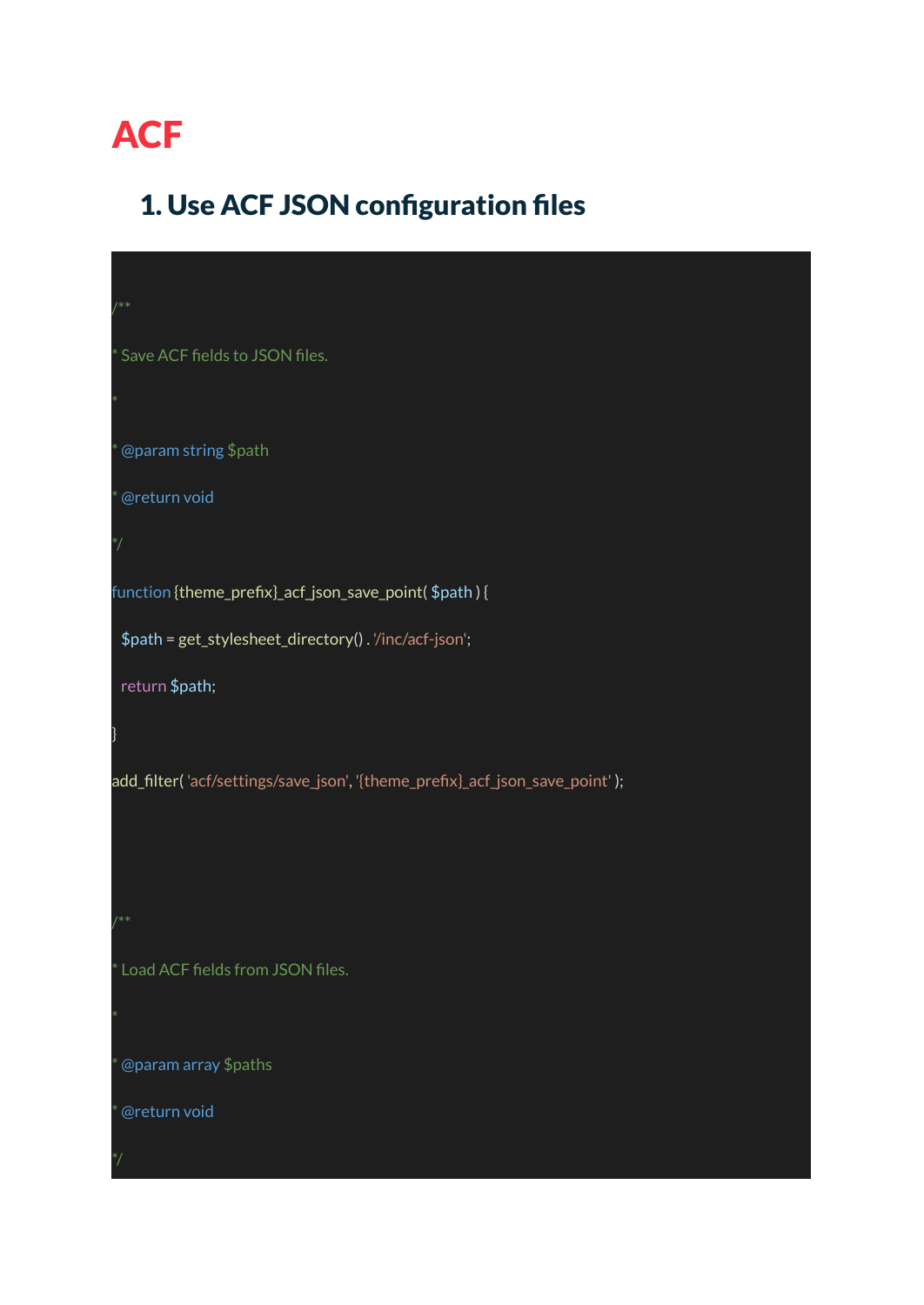function {theme\_prefix}\_acf\_json\_load\_point( \$paths ) {

\$paths[] = get\_template\_directory() . '/inc/acf-json';

return \$paths;

}

add\_filter( 'acf/settings/load\_json', '{theme\_prefix}\_acf\_json\_load\_point' );

#### <span id="page-24-0"></span>2. Disable ACF on FE

If it's possible, try to disable the ACF plugin on the FE of the website.

It seems to be not possible if Gutenberg editor is in use. But if not, you can replace *get\_field()* function with *get\_post\_meta()*.

We can use a custom function:

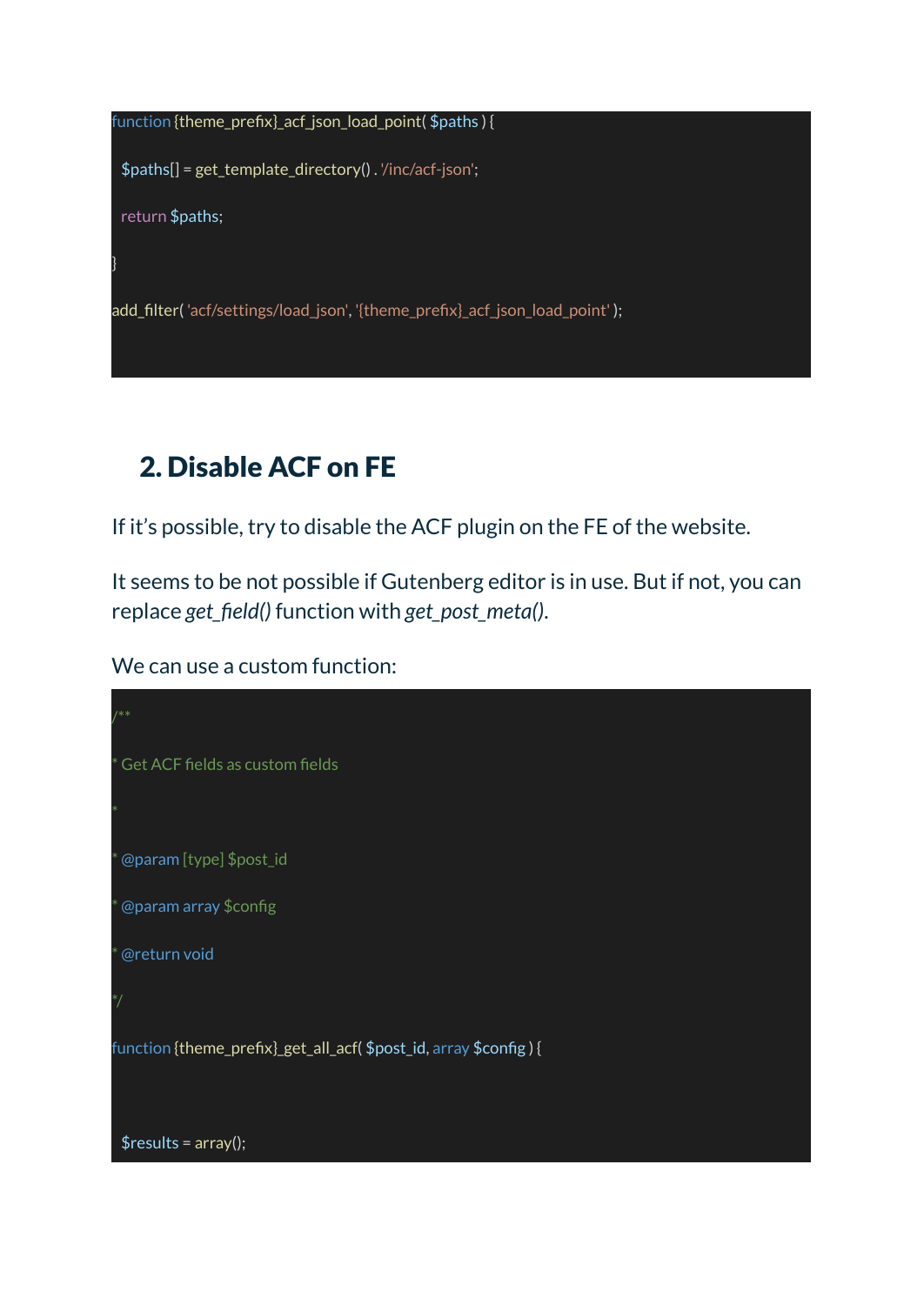foreach ( \$config as \$field ) {

```
if ( empty( $field['name'] ) ) {
```
continue;

}

```
$meta_key = $field['name'];
```
if ( isset( \$field['meta\_key\_prefix'] ) ) {

\$meta\_key = \$field['meta\_key\_prefix'] . \$meta\_key;

}

```
$field_value = get_post_meta( $post_id, $meta_key, true );
```
if ( isset( \$field['layouts'] ) ) { // We're dealing with flexible content layouts.

if ( empty( \$field\_value ) ) {

continue;

}

```
// Build a keyed array of possible layout types.
```

```
$layout_types = [];
```

```
foreach ( $field['layouts'] as $key => $layout_type ) {
```
\$layout\_types[ \$layout\_type['name'] ] = \$layout\_type;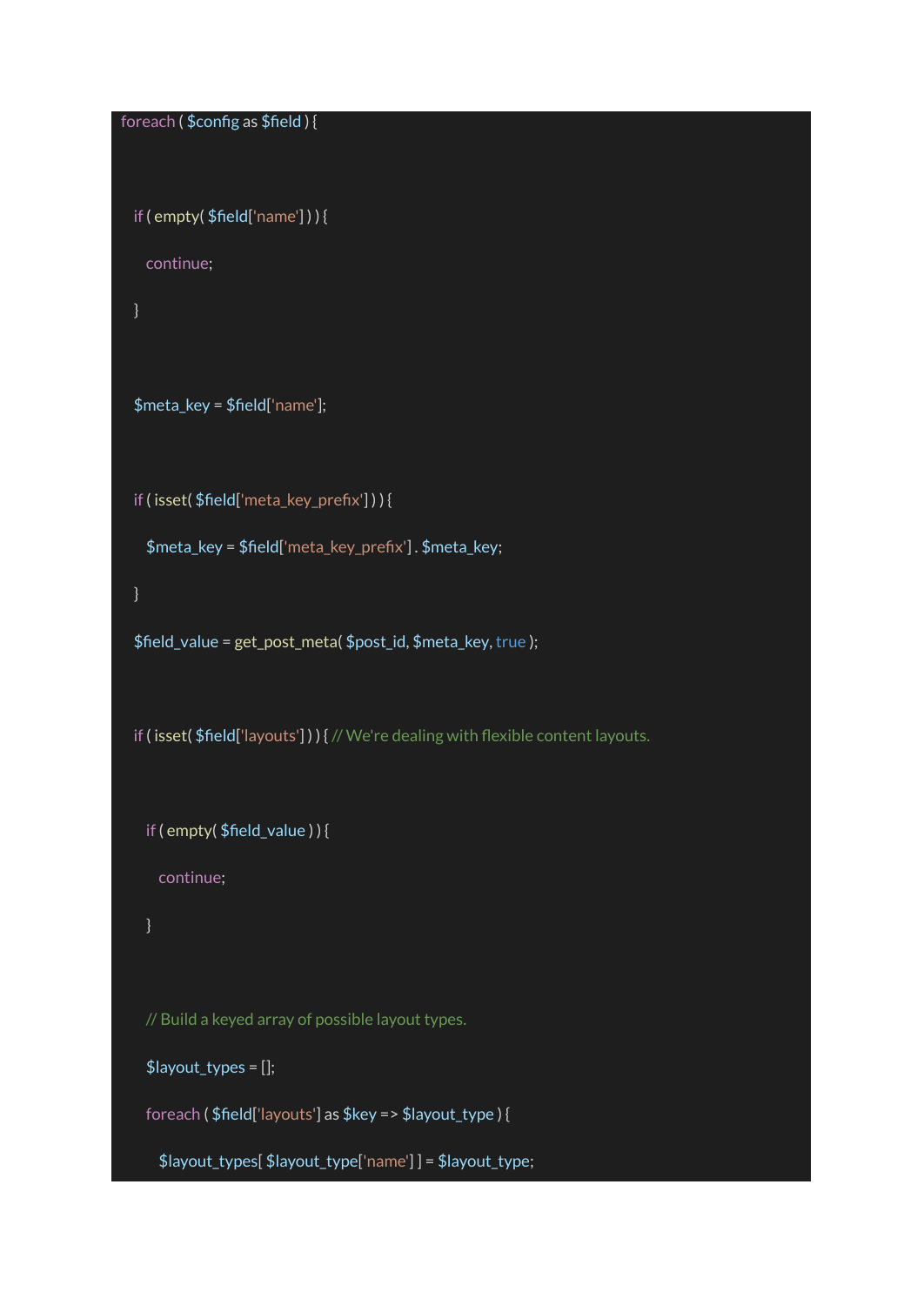```
foreach ( $field_value as $key => $current_layout_type ) {
      $new_config = $layout_types[ $current_layout_type ]['sub_fields'];
      if ( empty( $new_config ) ) {
        continue;
      foreach ( $new_config as &$field_config ) {
        $field_config['meta_key_prefix'] = $meta_key ."_{$key}_";
      }
      $results[ $field['name'] ][] = array_merge(
        \overline{[}'acf_fc_layout' => $current_layout_type,
        ],
        {theme_prefix}_get_all_acf( $post_id, $new_config )
      );
  } elseif ( isset( $field['sub_fields'] ) && $field['type'] != 'group' ) { // We're dealing with repeater
fields.
```
if ( empty( \$field\_value ) ) {

}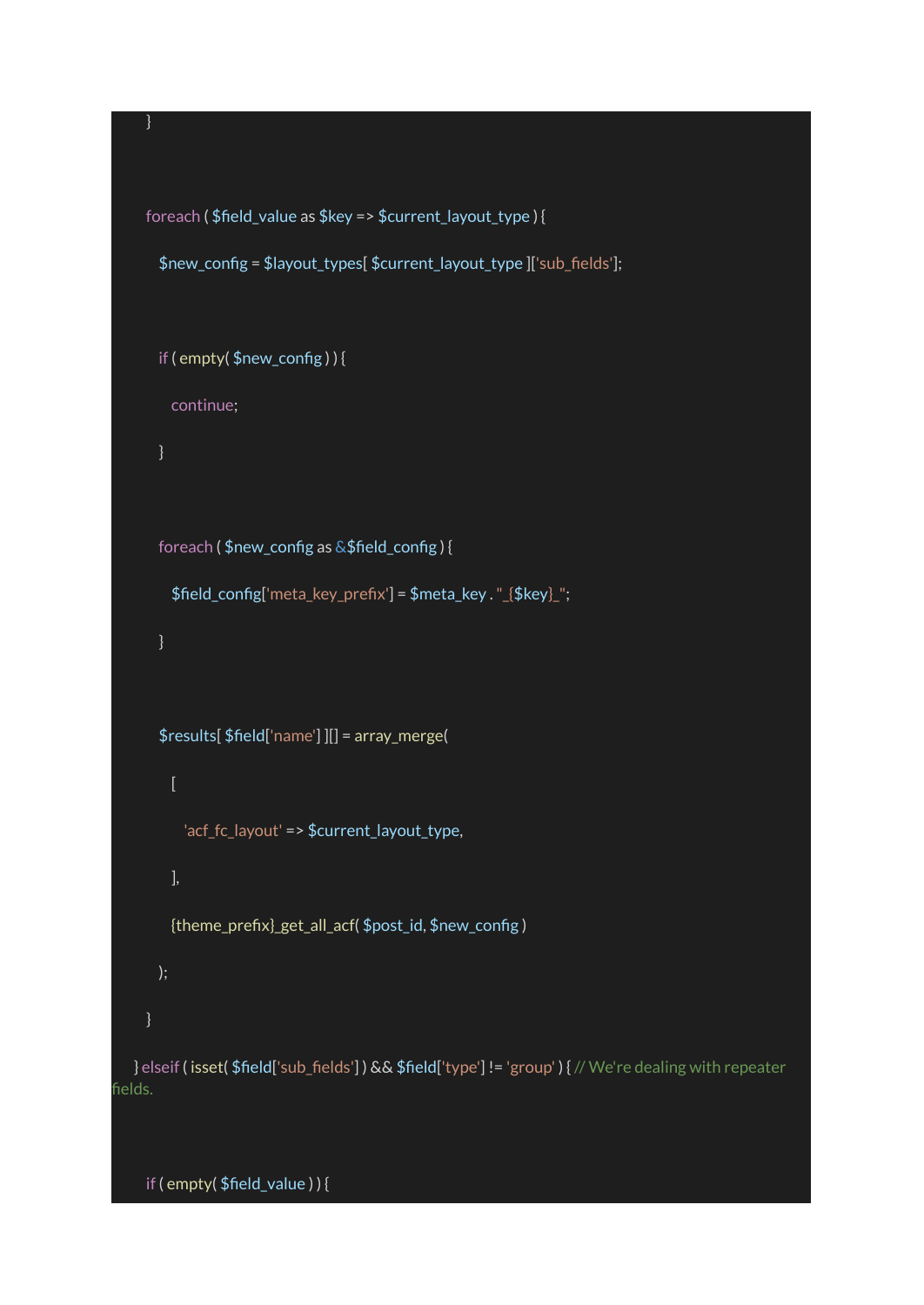```
continue;
 }
 for ($i = 0; $i < $field_value; $i ++) {
   $new_config = $field['sub_fields'];
   if ( empty( $new_config ) ) {
     continue;
   }
   foreach ( $new_config as &$field_config ) {
     $field_config['meta_key_prefix'] = $meta_key ."_{$i}_";
   }
   $results[ $field['name'] ][] = {theme_prefix}_get_all_acf( $post_id, $new_config );
 }
} elseif ( isset( $field['type'] ) && $field['type'] == 'group' ) { // Group field type
 if ( isset( $field['sub_fields'] ) && $field['sub_fields'] ) {
   $i = 0;foreach ( $field['sub_fields'] as $sub_field ) {
     $new_config[$i] = $field['sub_fields'];
     $new_config[$i]['name'] = $field['name'] . '_' .$sub_field['name'];
      $i++;
```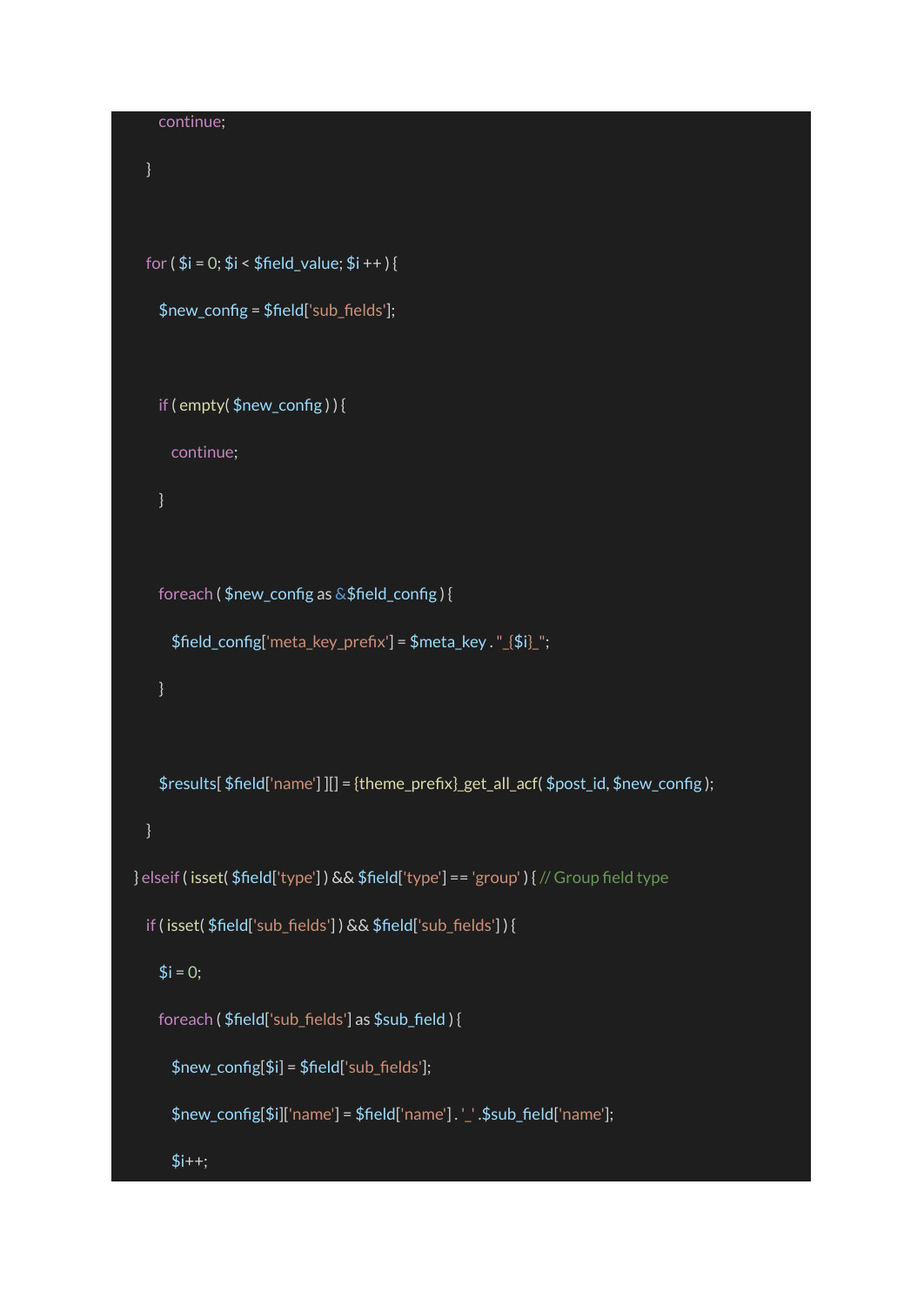

It can be used on the page template to get all ACF fields of the specific group:



ACF plugin can be disabled on FE by adding custom plugin into the mu-plugins folder: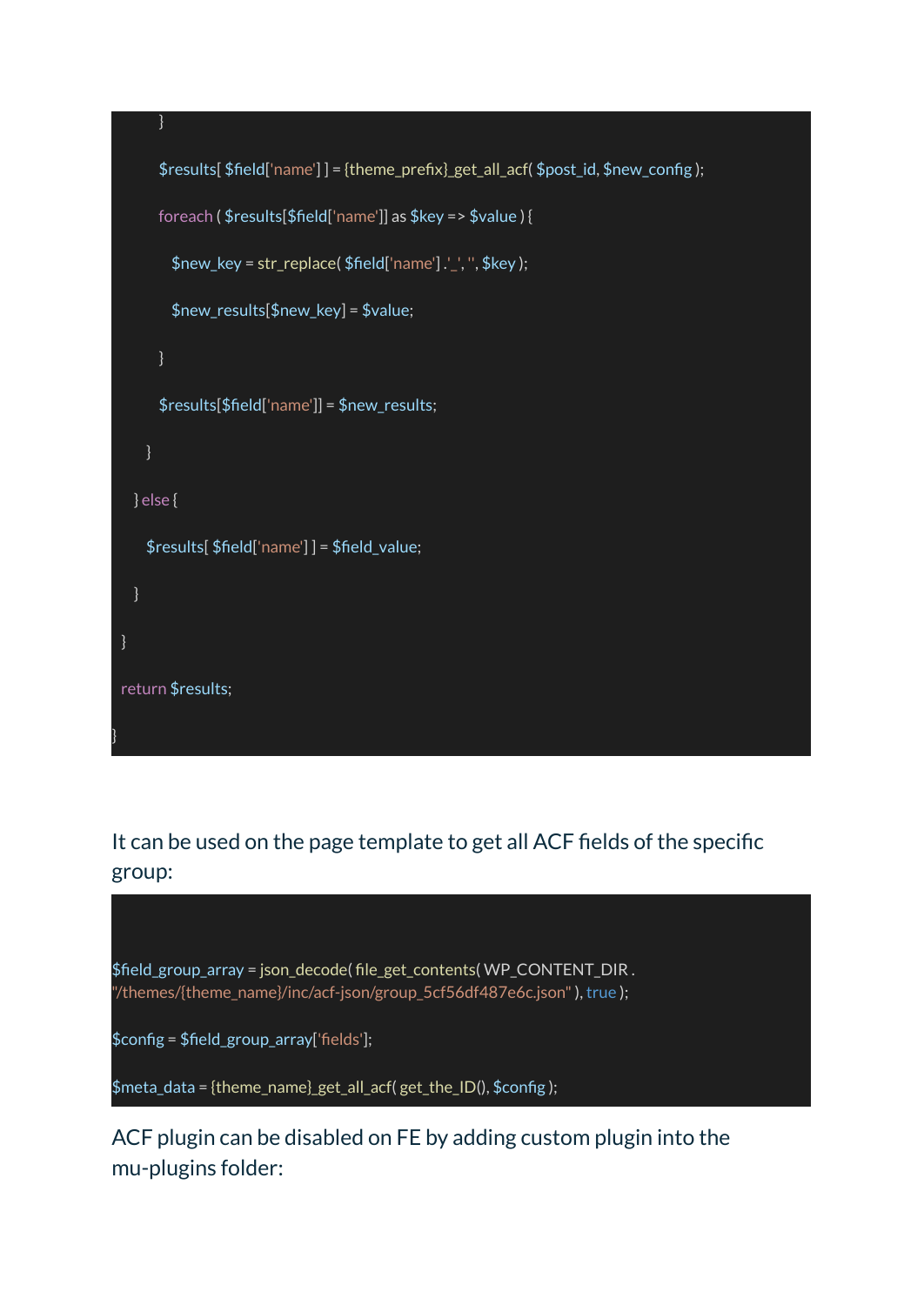#### <?php

@package active-plugins

@version 1.0

Plugin Name: Disable plugins on FE

Description: Exclude some plugins on FE

Author: Karol Sawka

Version: 1.0

global \$request\_uri;

\$request\_uri = parse\_url( \$\_SERVER['REQUEST\_URI'], PHP\_URL\_PATH );

\$is\_admin = strpos( \$request\_uri, 'wp-admin/' );

if( !\$is\_admin ){

 $$excluded = array();$ 

add\_filter(

'option\_active\_plugins',

function( \$plugins ) {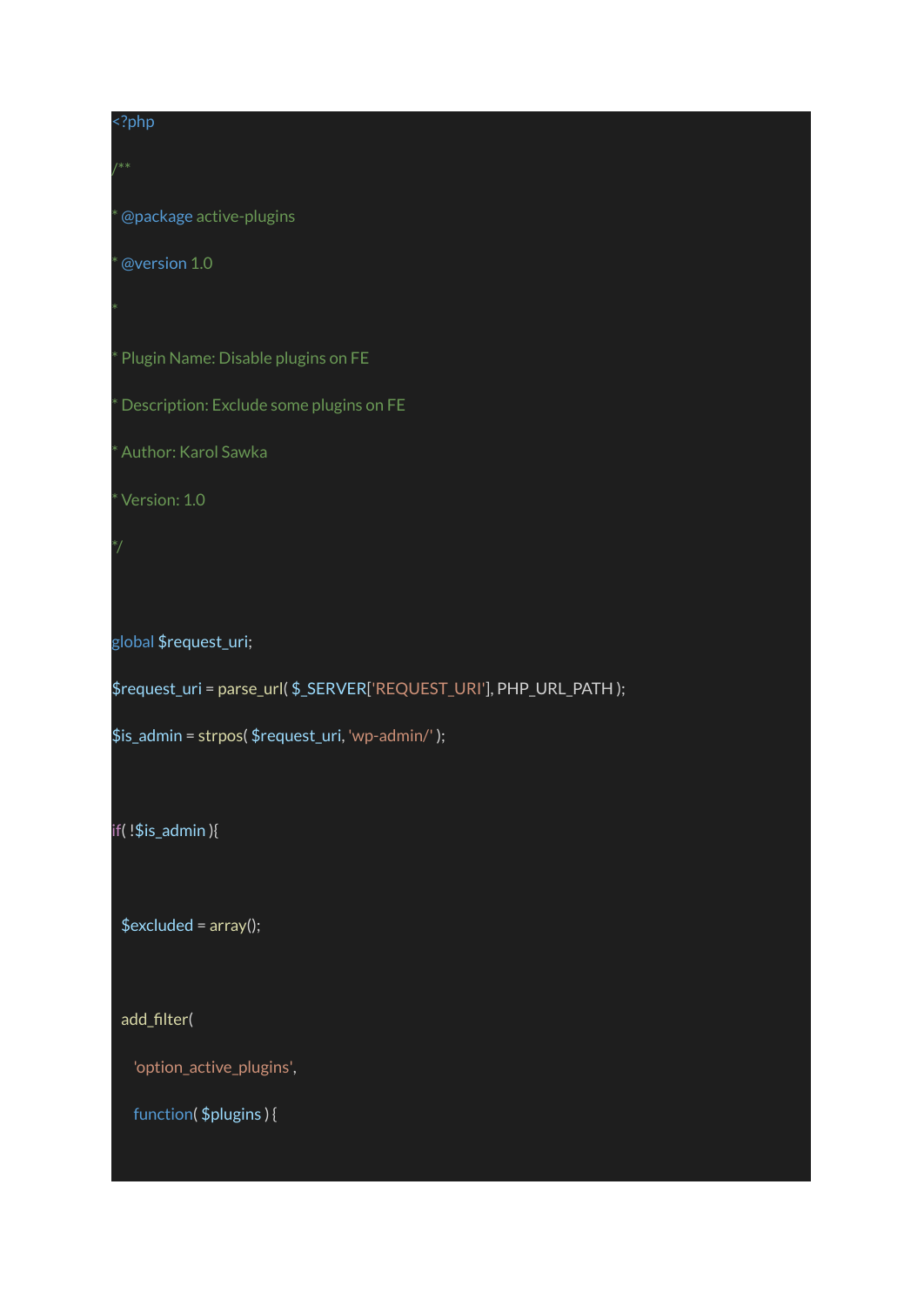```
$request_uri = parse_url( $_SERVER['REQUEST_URI'], PHP_URL_PATH );
```
 $$excluded = array();$ 

// disable plugins on home page

```
if ($request_uri == '\) {
```

```
$excluded = array(
```
'advanced-custom-fields-pro/acf.php',

'acfml/wpml-acf.php',

'acf-code-field/acf-code-field.php',

'acf-woocommerce-attribute/acf-attribute.php'

```
);
```

```
}
```

```
if( $excluded ){
  foreach ( $plugins as $plugin ) {
   if ( !in_array( $plugin, $excluded ) ) {
     $new plugins[] = $plusin;}
} else {
 $new_plugins = $plugins;
}
```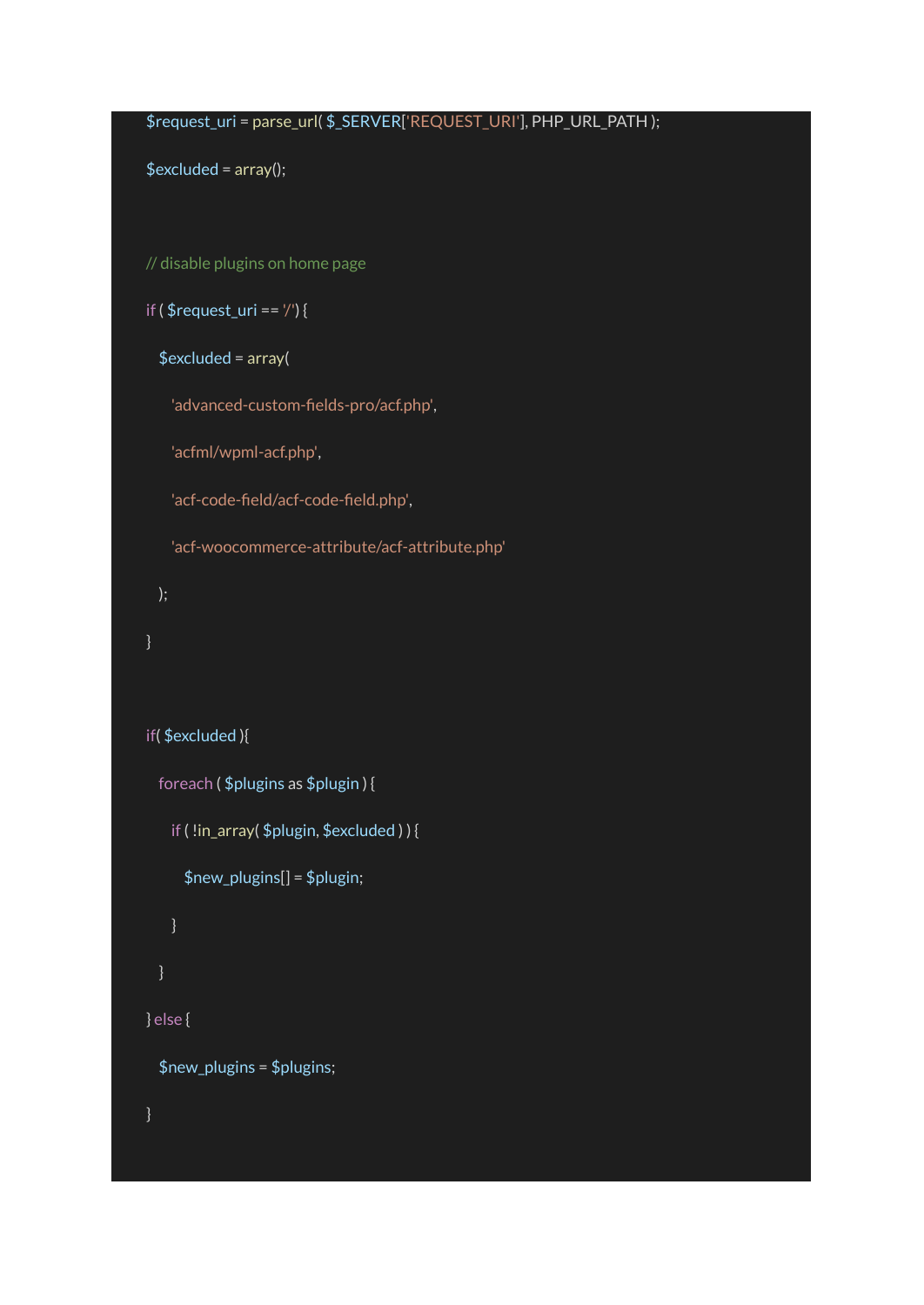

#### <span id="page-31-0"></span>3. Don't use an array of the ACF image field

ACF image field has three options:

| <b>Return Format</b> | ◯ Image Array (C) Image URL (O) Image ID |  |  |
|----------------------|------------------------------------------|--|--|
|                      |                                          |  |  |

"Image ID" is the most appropriate for performance. It prevents making useless db queries and allows you to get only the correct image size.

You can get the correct image data by its ID:

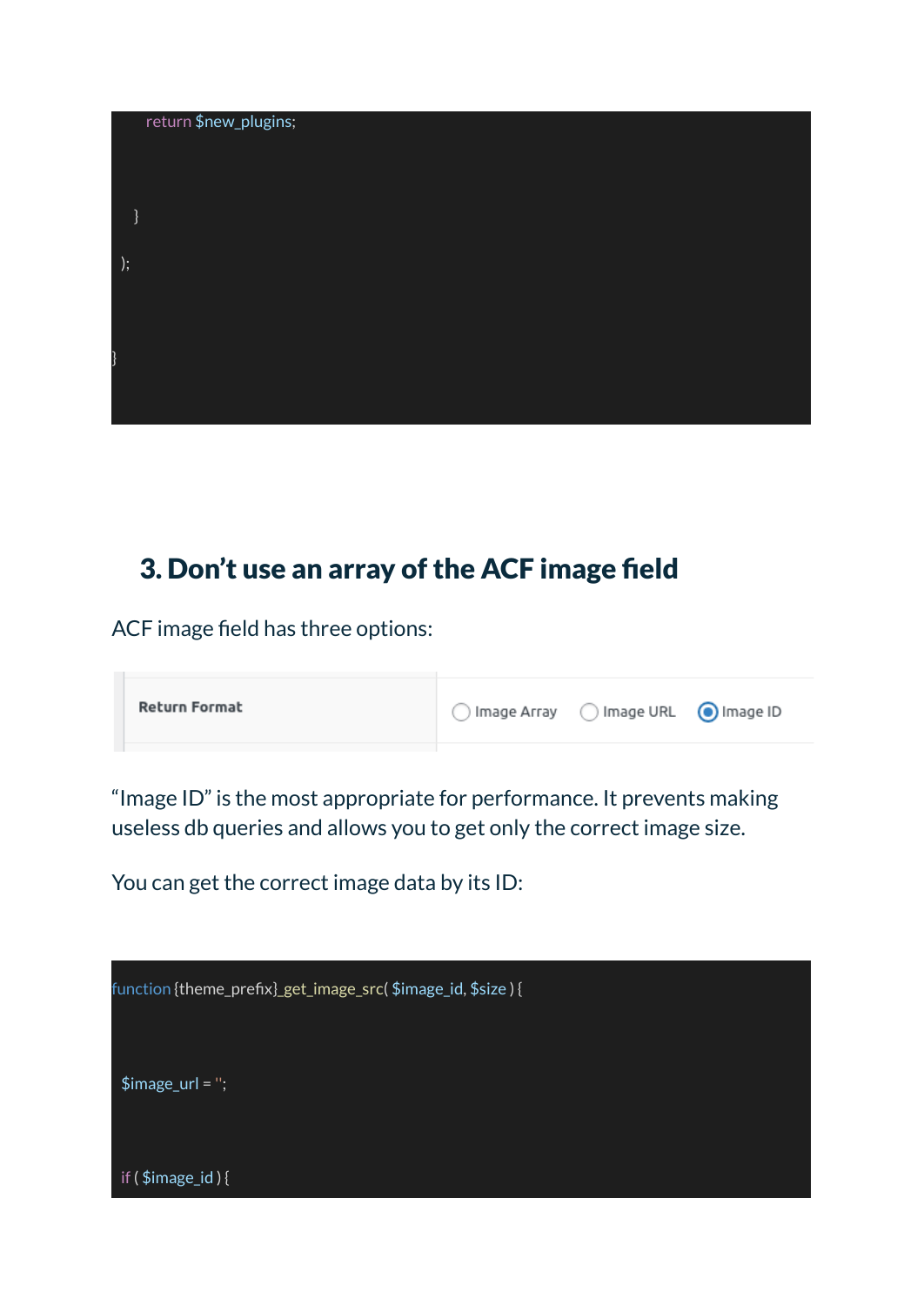

#### <span id="page-32-0"></span>4. Use taxonomies for searchable fields

Post meta queries are more expensive than taxonomy terms.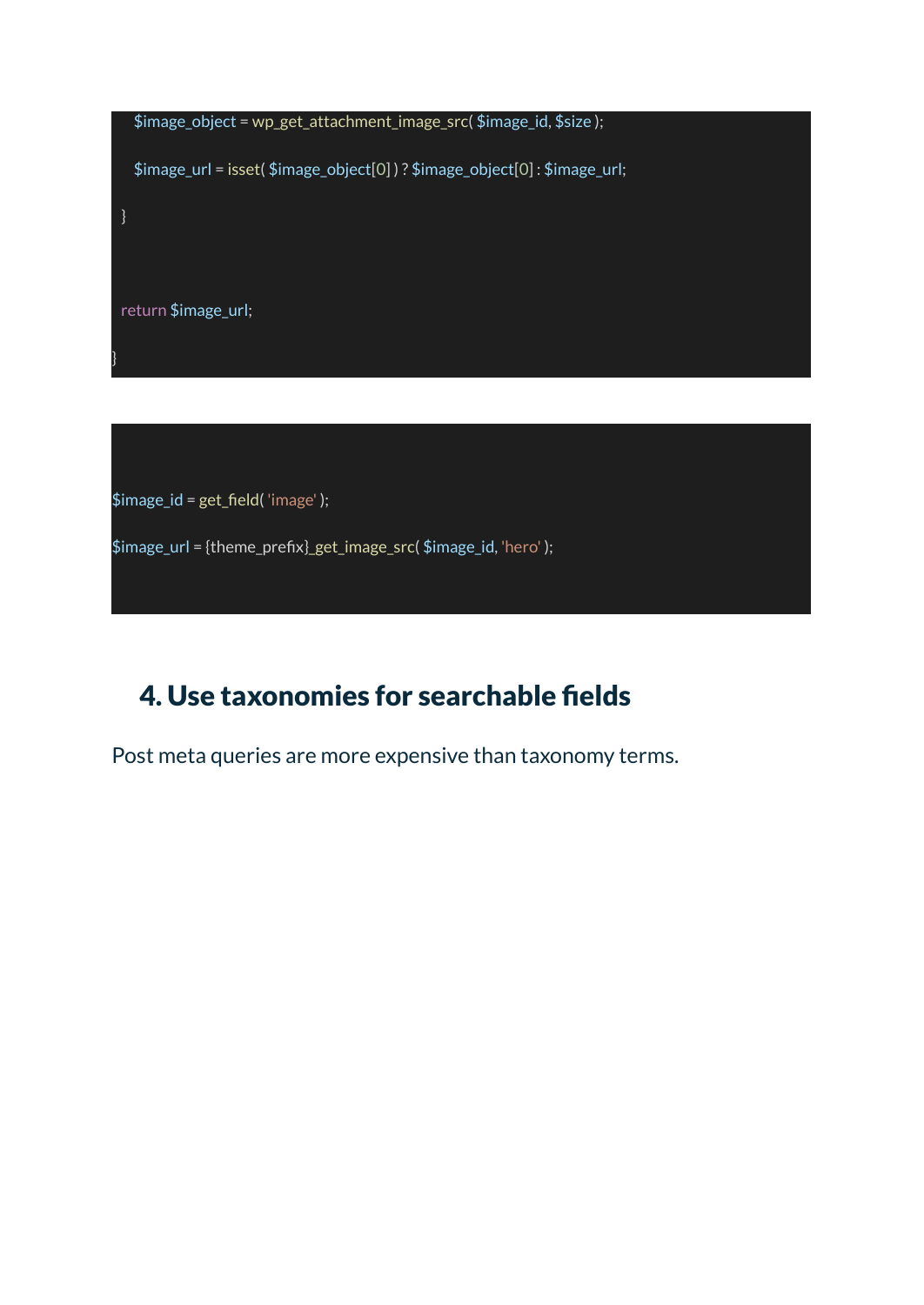# <span id="page-33-0"></span>WPML

}

#### <span id="page-33-1"></span>1. Memory limit - 256 MB

WordPress allocates 32 MB memory of PHP by default. It's not enough for a multilingual website. Make sure that it's increased to 256 MB.

#### <span id="page-33-2"></span>2. Remove useless scripts

| wp_deregister_style('wpml-tm-admin-bar');  |  |
|--------------------------------------------|--|
| wp_dequeue_style('wpml-tm-admin-bar');     |  |
| wp_deregister_script('wpml-xdomain-data'); |  |
| wp_dequeue_script('wpml-xdomain-data');    |  |
| wp_dequeue_style('wpml-tm-admin-bar');     |  |
|                                            |  |

Disable WPML admin bar styles on FE Speed optimization \*/ function {theme\_prefix}\_disable\_wpml\_styles() { wp\_deregister\_script('wpml-xdomain-data'); add\_action( 'wp\_print\_styles', '{theme\_prefix}\_disable\_wpml\_styles' );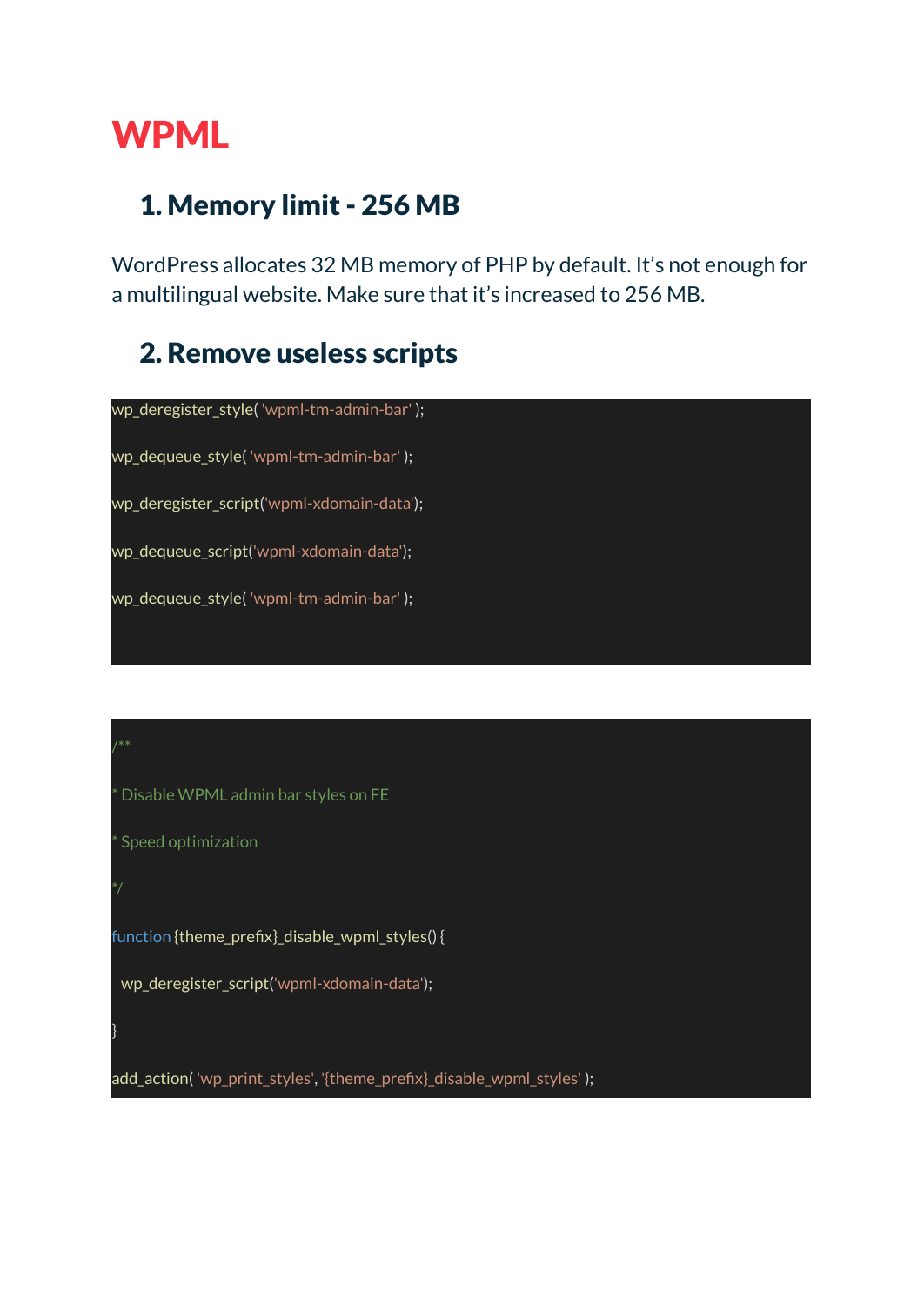#### <span id="page-34-0"></span>3. Don't track new strings

Make sure that this option is unchecked:



#### <span id="page-34-1"></span>4. ACFML issue

<span id="page-34-2"></span>ACFML plugin has some performance issues when ACF field groups are defined in local JSON files. ACFML generates unnecessary SQL "UPDATE" queries which can slow down the website.

To fix this issue add this constant in the WP config file:

```
define( 'ACFML SCAN LOCAL FIELDS', false )
```
It's important especially in a production environment.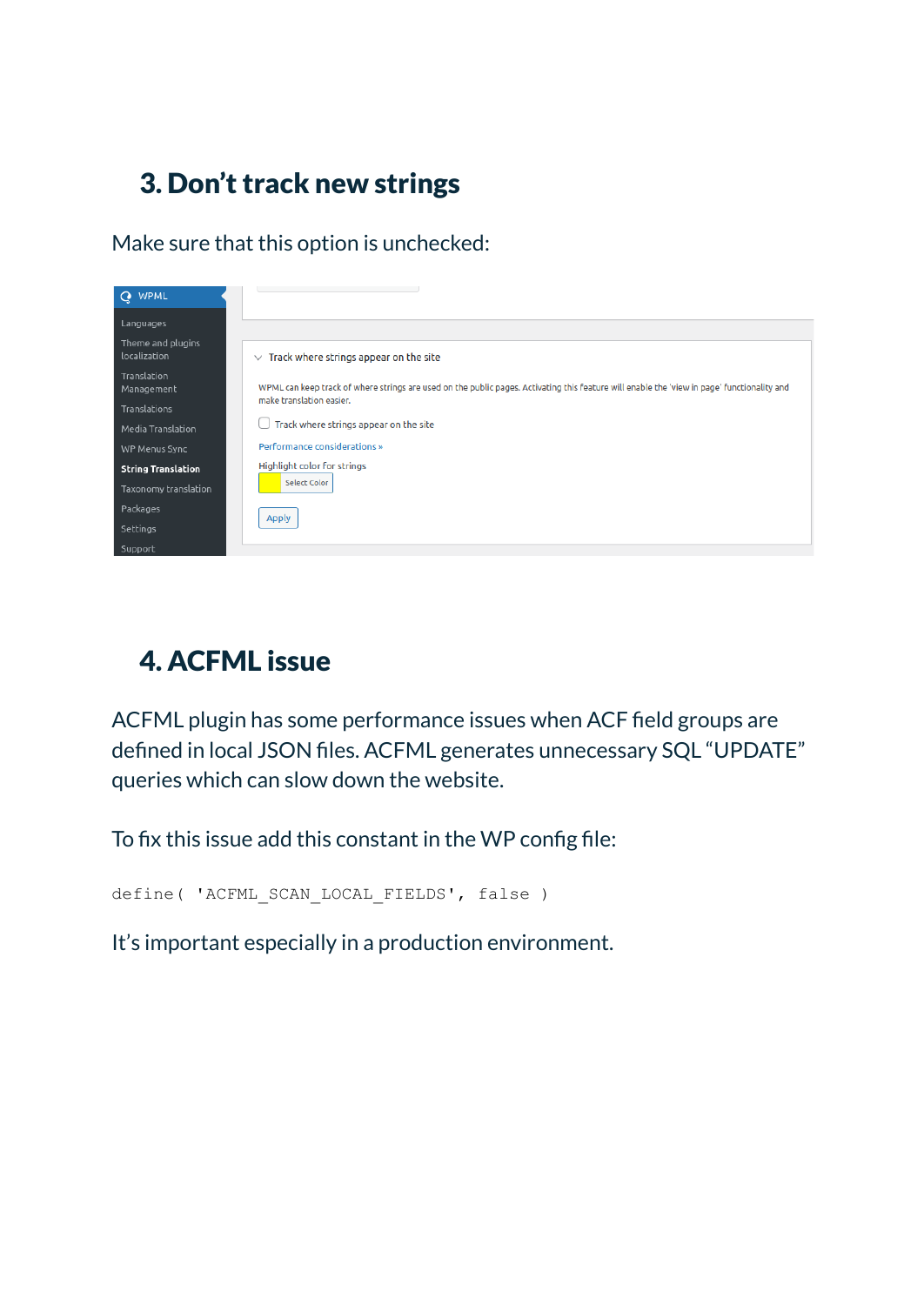# <span id="page-35-0"></span>**Woocommerce**

#### <span id="page-35-1"></span>1. Memory limit - 256 MB

WordPress allocates 32 MB memory of PHP by default. It's not enough for a WooCommerce website. Make sure that it's increased to 256 MB.

#### <span id="page-35-2"></span>2. Remove useless scripts

wp\_dequeue\_style( 'wc-block-style' );

wp\_dequeue\_style( 'storefront-gutenberg-blocks' );

#### <span id="page-35-3"></span>3. Use required assets on specific pages only

function {theme\_prefix}\_woocommerce\_scripts() {

//remove generator meta tag

remove\_action( 'wp\_head', array( \$GLOBALS['woocommerce'], 'generator' ) );

//first check that woo exists to prevent fatal errors

if ( function\_exists( 'is\_woocommerce' ) ) {

//dequeue scripts and styles

if ( ! is\_woocommerce() && ! is\_cart() && ! is\_checkout() ) {

wp\_dequeue\_style( 'woocommerce\_frontend\_styles' );

wp\_dequeue\_style( 'woocommerce\_fancybox\_styles' );

wp\_dequeue\_style( 'woocommerce\_chosen\_styles' );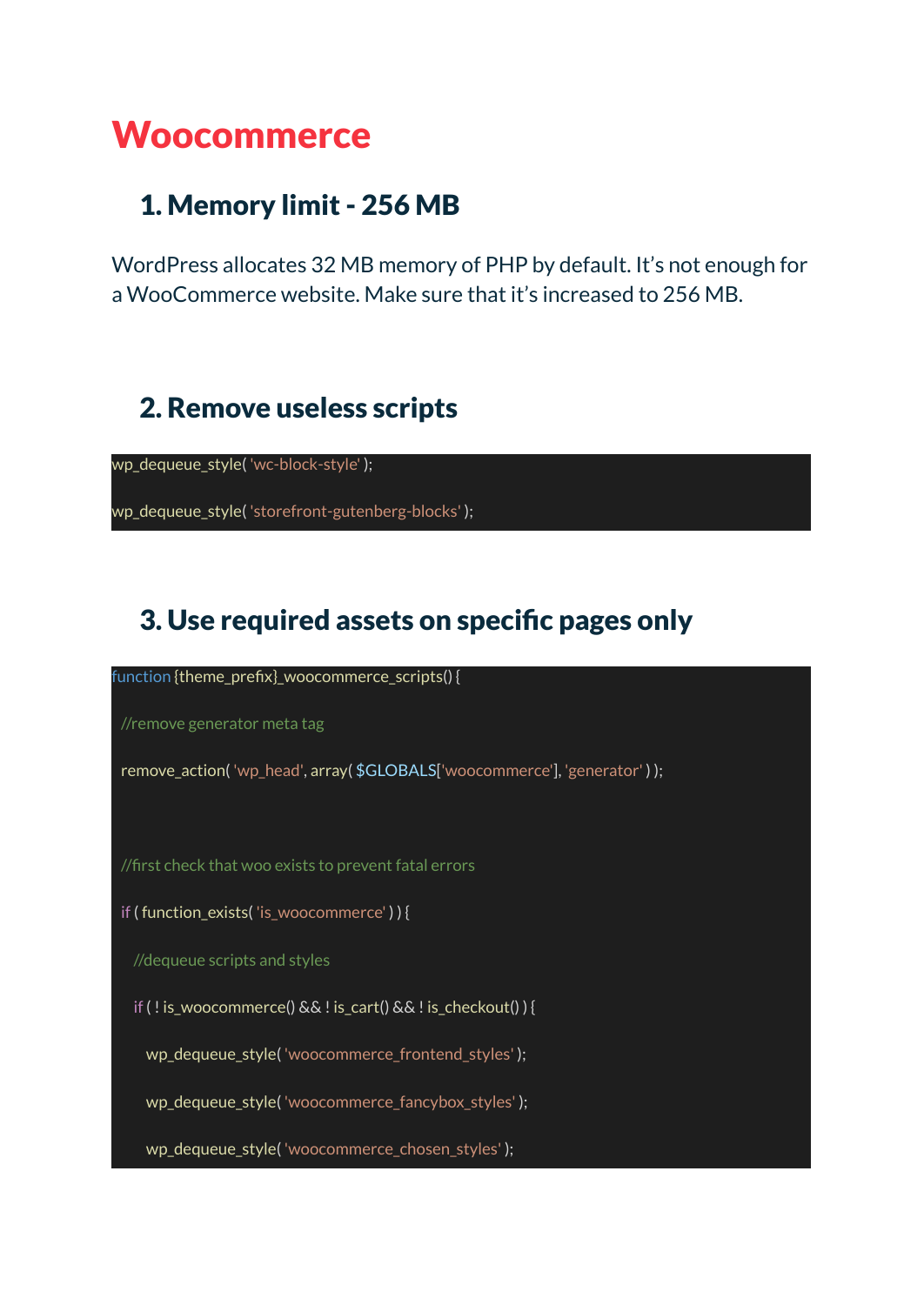wp\_dequeue\_style( 'woocommerce\_prettyPhoto\_css' ); wp\_dequeue\_style( 'wcml-dropdown-0-css' ); wp\_dequeue\_style( 'woocommerce-layout-css' ); wp dequeue style( 'woocommerce-smallscreen-css'); wp\_dequeue\_style( 'woocommerce-general-css' ); wp\_dequeue\_style('woocommerce-inline-inline-css'); wp\_dequeue\_style( 'cms-navigation-style-base-css' ); wp\_dequeue\_style( 'cms-navigation-style-css' ); wp\_dequeue\_script( 'wc\_price\_slider' ); wp\_dequeue\_script( 'wc-single-product' ); wp\_dequeue\_script( 'wc-add-to-cart' ); wp\_dequeue\_script( 'wc-checkout' ); wp\_dequeue\_script( 'wc-add-to-cart-variation' ); wp\_dequeue\_script( 'wc-single-product' ); wp\_dequeue\_script( 'wc-cart' ); wp\_dequeue\_script( 'wc-chosen' ); wp dequeue script( 'woocommerce' ); wp\_dequeue\_script( 'prettyPhoto' ); wp\_dequeue\_script( 'prettyPhoto-init' ); wp\_dequeue\_script( 'jquery-blockui' ); wp\_dequeue\_script( 'jquery-placeholder' ); wp\_dequeue\_script( 'fancybox' ); wp dequeue script( 'jqueryui' );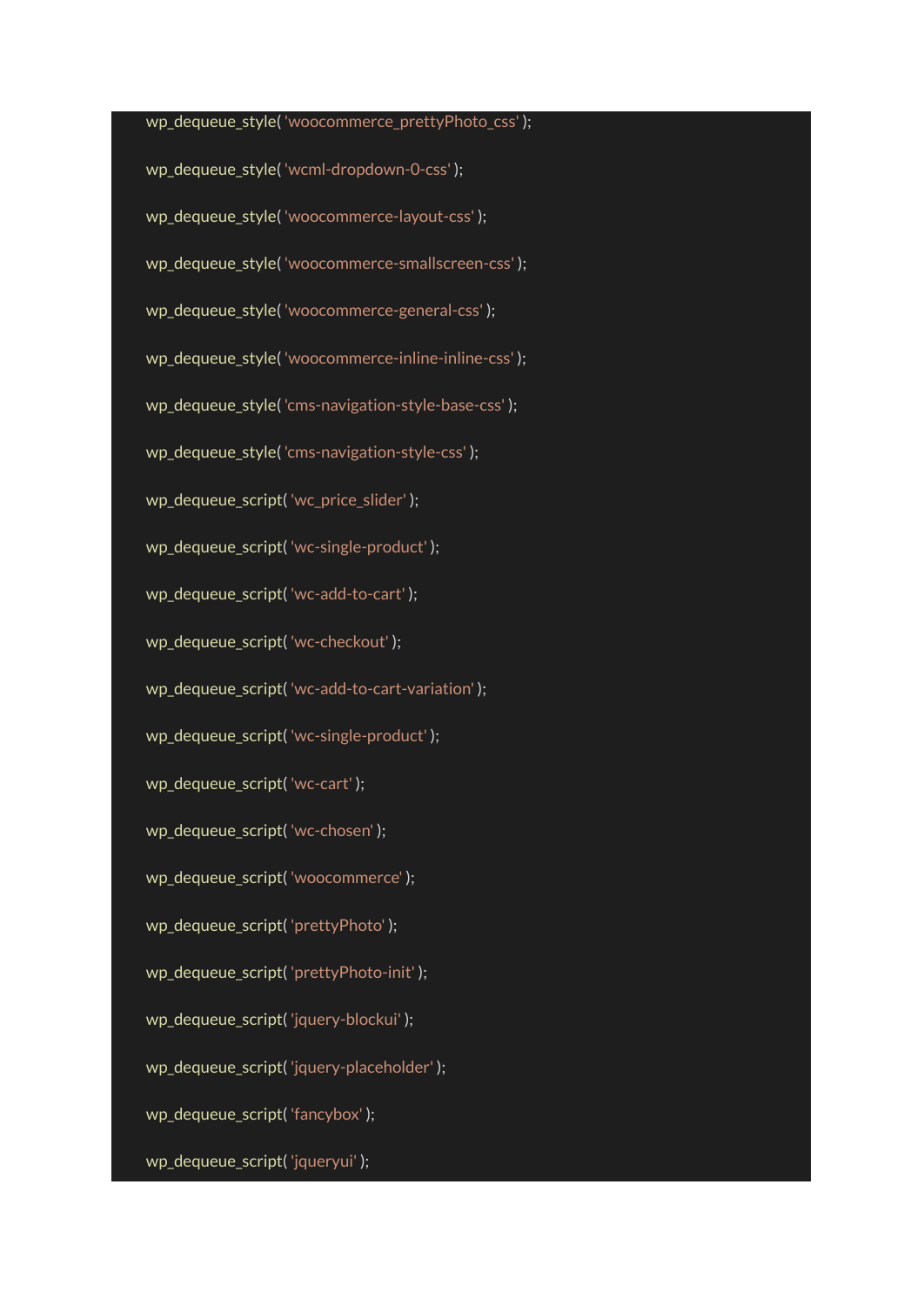add\_action( 'wp\_enqueue\_scripts', '{theme\_prefix}\_woocommerce\_scripts', 999 );

#### Disable wishlist scripts on home page

function {theme\_prefix}\_wishlist\_scripts() {

if ( is\_front\_page() ) {

}

}

}

wp\_dequeue\_script( 'jquery' );

wp\_dequeue\_style( 'yith-wcwl-font-awesome' );

wp\_deregister\_style( 'jquery-selectBox' );

wp\_dequeue\_style( 'wcml-dropdown-0' );

wp dequeue style( 'woocommerce-layout' );

wp\_dequeue\_style( 'woocommerce-smallscreen' );

wp\_dequeue\_style( 'woocommerce-general' );

wp\_dequeue\_style( 'woocommerce-inline-inline' );

wp\_dequeue\_style( 'wpml-tm-admin-bar' );

wp\_dequeue\_style( 'cms-navigation-style-base' );

wp\_dequeue\_style( 'cms-navigation-style' );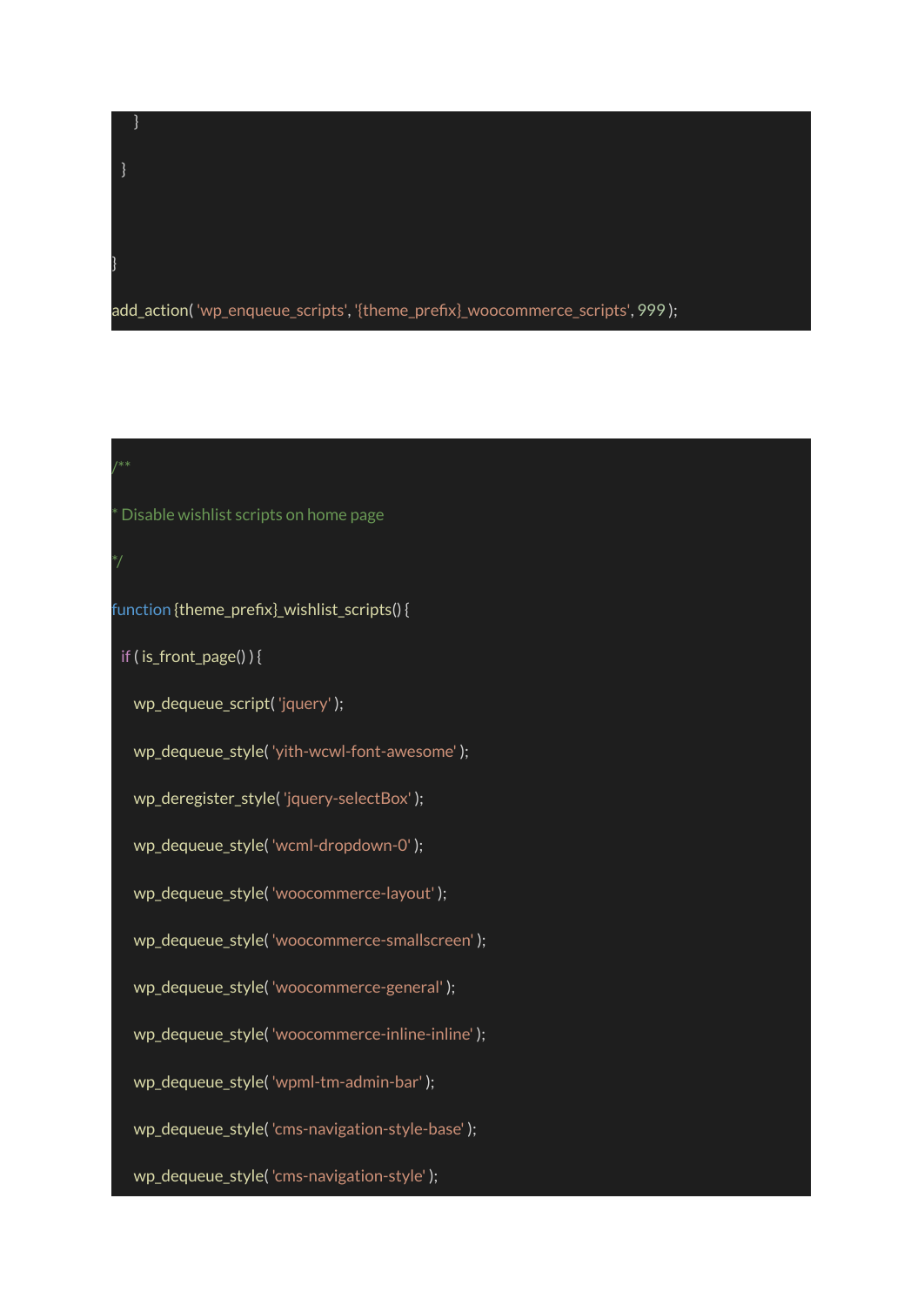wp\_dequeue\_style( 'cms-navigation-style' ); wp\_deregister\_script( 'wcml-multi-currency' ); wp\_dequeue\_script( 'wcml-multi-currency' ); wp\_deregister\_script( 'wcml-front-scripts' ); wp\_dequeue\_script( 'wcml-front-scripts' );

}

add\_action( 'wp\_enqueue\_scripts', '{theme\_prefix}\_wishlist\_scripts', 999 );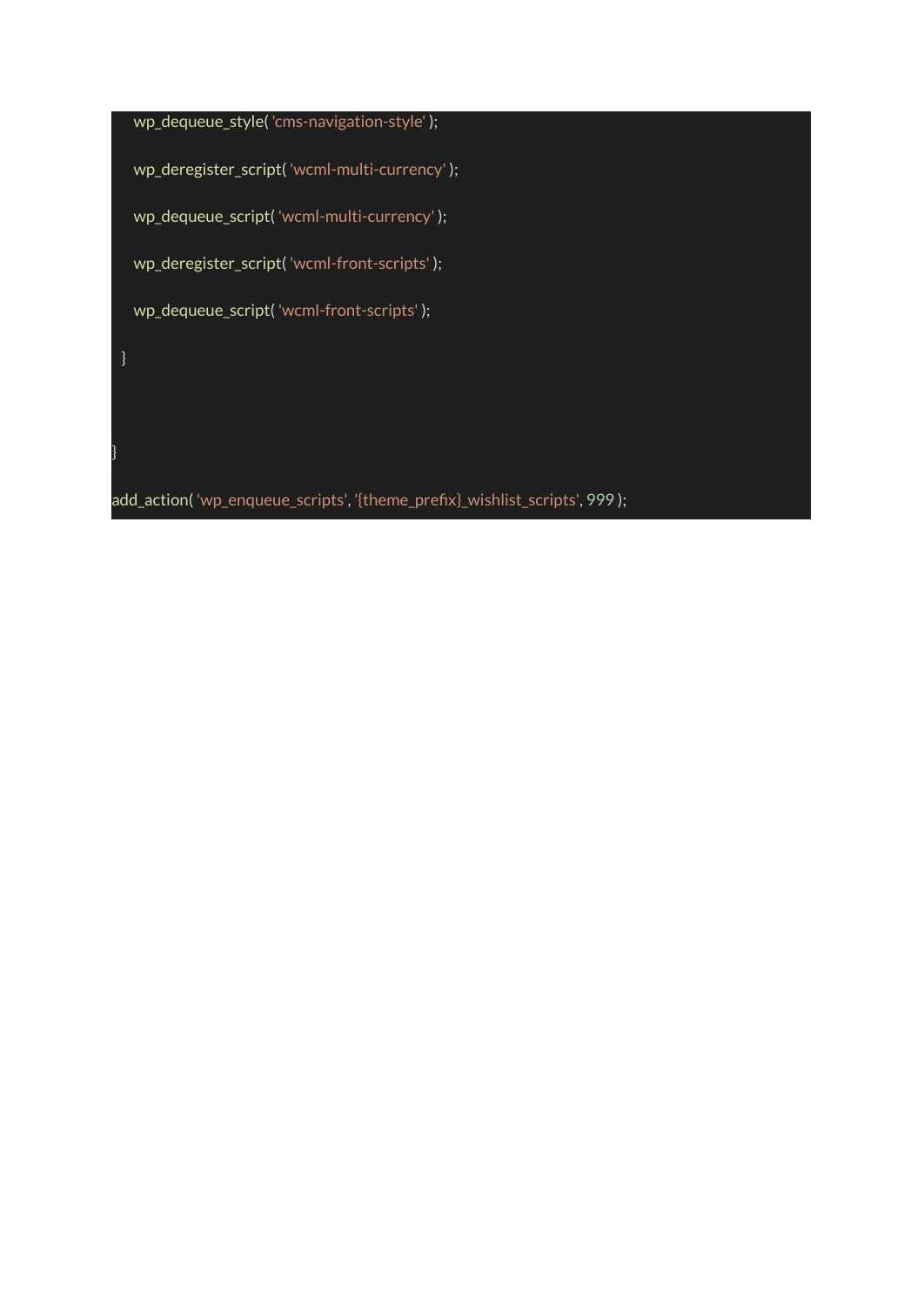<span id="page-39-0"></span>

The main goal of AMP is to improve mobile page load speed. If your site has a lot of users with mobile devices and it's possible to serve them specific mobile versions of pages, consider using AMP.

If it's not possible to prepare the whole AMP website, try to add AMP for blog posts. It can be done by one of WP plugins:

- <https://wordpress.org/plugins/accelerated-mobile-pages/>
- <https://wordpress.org/plugins/amp/>